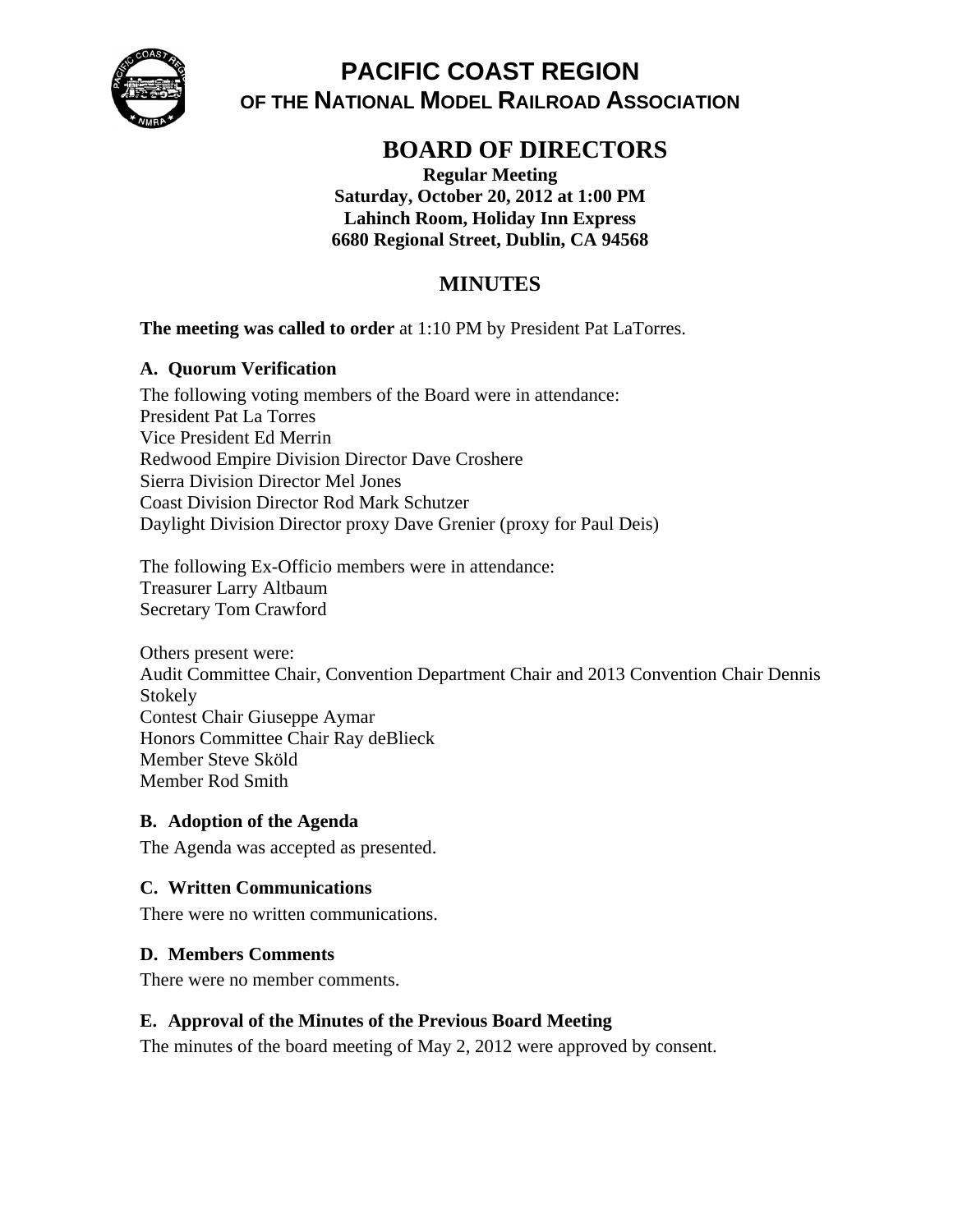## **F. Officers Reports**

- F.1. President LaTorres submitted a written report which is attached to the record copy of these minutes.
- F.2. Vice President Merrin submitted a written report which is attached to the record copy of these minutes.
- F.3. Treasurer Altbaum submitted a written report which is attached to the record copy of these minutes. He noted that the 2013 budget has a \$3000 shortfall, ignoring convention income.
- F.4. The Secretary had no separate report.

# **G. Directors Reports**

- G.1. Daylight Division Director proxy Dave Grenier submitted a written report which is attached to the record copy of these minutes.
- G.2. Coast Division Director Schutzer submitted a written report which is attached to the record copy of these minutes.
- G.3. Sierra Division Director Jones submitted a written report which is attached to the record copy of these minutes. Mary noted that Jim Long is not doing well.
- G.4. Redwood Empire Division Director Croshere submitted a written report which is attached to the record copy of these minutes.
- G.5. Hawaiian Division is currently without a Director, and there has been no activity.

# **H. Department Reports**

# **H.1. Administration Department**

- H.1.i **Audit Committee** Chair Dennis Stokely submitted a written audit report which is attached to the record copy of these minutes.
- H.1.ii **Honors Committee** Chair Ray deBlieck reminded the directors that they need to get their Division member of the year award nominees to the Honors Committee in the spring of the year. Ray noted that Bill Shaumberg was given his 2012 John Allen Award.

# **H.2. Membership Department**

There was no report.

# **H.3. Publications Department**

There was no report. There was some discussion about electronic newsletters and contacting people using e-mail lists and Yahoo groups. The sense of the group was that the Branch Line should remain as a hard copy publication.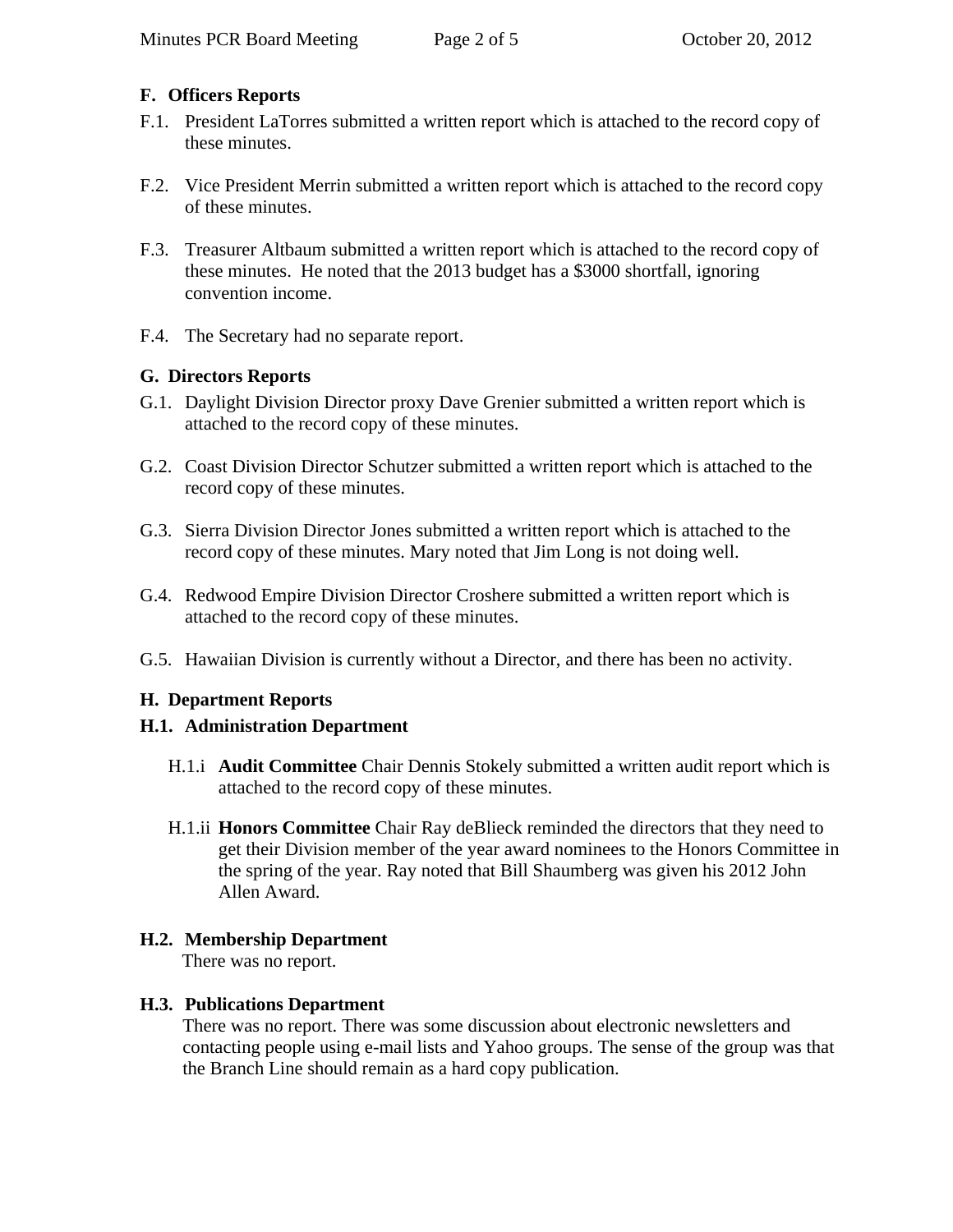# **H.4. Convention Department**

Convention Department Chair Dennis Stokely submitted a written report which is attached to the record copy of these minutes.

**2012** Joint PNR-PCR convention co-chair Jim Providenza submitted a written report which is attached to the record copy of these minutes.

Dennis reported that we currently do not have a replacement for him as Convention Department Chair, and that his will continue to look for candidates.

#### **H.5. Contest Department**

Contest Chair Giuseppe Aymar submitted a written report which is attached to the record copy of these minutes. He asked if we could authorize the purchase of lights for the judges to use to inspect entries in good light. Wireless "Ott" lights were recommended. Guiseppe will research and report back. Ray deBlieck said he may have a source of funds for this.

#### **H.6. Achievement Department**  No report.

**H.7. Non-Rail Activities Department**  No report.

# **I. Other Reports**

No other reports.

# **J. Unfinished Business**

- J.1. Written Agreement with  $21<sup>st</sup>$  Century Limited. Ray deBlieck will meet with Pat LaTorres separately on ideas he has.
- J.2. Hobo in charge Funds. Larry has set up a separate line item for Hobo funds. Rod Smith will provide Larry with income and expense information.
- J.3. Branch Line Costs. Vice President Merrin will talk to Gus Campagna about coming up with a plan for addressing possible additional income and ways to control expenses.
- J.4. Storage of historical documents. Still open. Secretary Crawford will address this.
- J.5. Advertising in Branch Line. Covered under item J.3.
- J.6. Hawaiian Division, Still open. President LaTorres will send a letter to Division members.
- J.7. Bylaws Conflict. Secretary Crawford has the task of addressing this by checking with the California Corporate Code.
- J.8. Membership Brochure. Director Schutzer moved that we direct the Publications Department to draft one brochure for recruitment and one for welcoming people to PCR. The motion was seconded.

We agreed that Dave Croshere, Ed Merrin and Gus Campagna would be a committee to design the brochures.

Director Schutzer amended his motion to approve \$500 to produce the brochures. The motion was seconded. It was approved unanimously.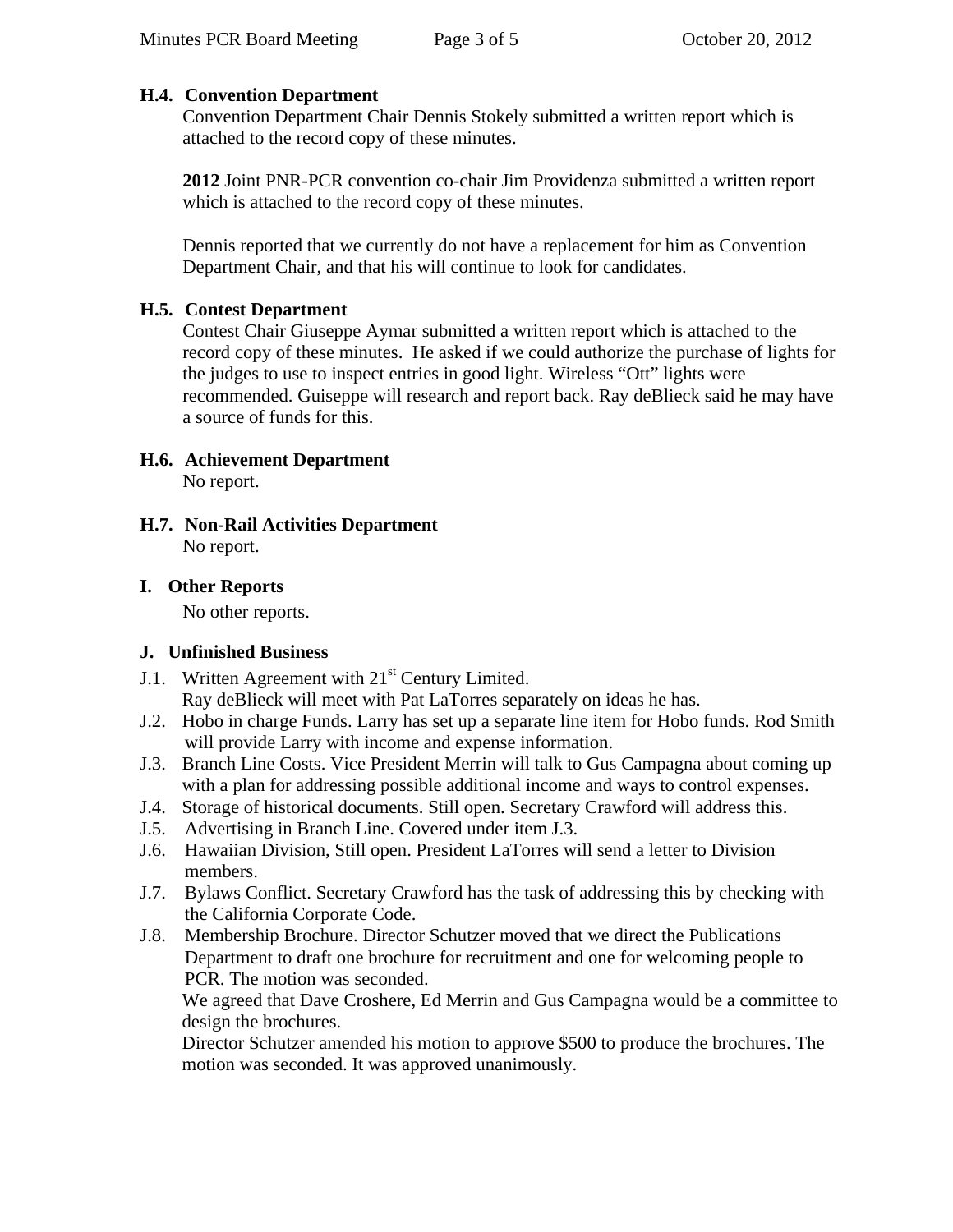### **K. New Business**

There was no New Business.

# **L. Budget**

Treasurer Altbaum provided a proposed budget (part of the Treasurer's Report). Director Croshere moved that the budget be approved with the addition of the \$500 mentioned for the brochures. The motion was seconded. It was approved by a voice vote.

## **M. Announcements**

#### **M.1. Next Board Meeting**

The next board meeting will be Wednesday, April 3, 2013 at the Holiday Inn Express in Dublin, CA at 1 PM unless otherwise advised.

#### **N. Adjournment**

It was moved by Director Jones that the meeting be adjourned. The motion was seconded and it was approved by a voice vote.

The meeting was adjourned at 4:09 PM.

Respectfully Submitted

Tom Crawford PCR Secretary

10/20/2012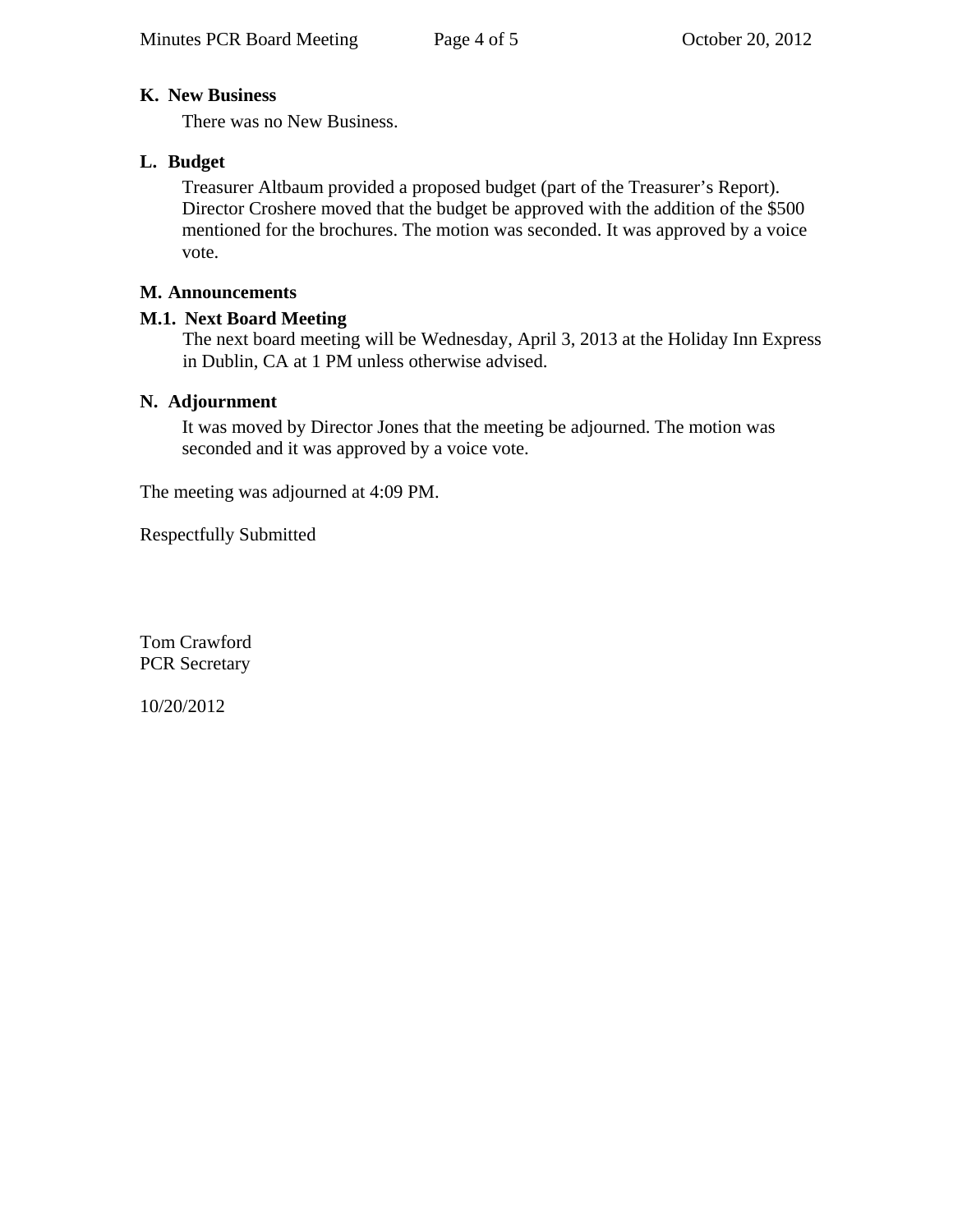| Agenda                                                          |
|-----------------------------------------------------------------|
| 2012-10-20 PCR Board of Directors Meeting Agenda.pdf*           |
| <b>Approval of the Minutes</b>                                  |
| 2011-05-02 PCR Board of Directors Meeting Minutes Complete.pdf* |
| <b>BOD Reports</b>                                              |
| 2012-10-20 PCR President's Report.pdf                           |
| 2012-10-20 PCR Vice President's Report.pdf                      |
| 2012-10-20 PCR Treasurer's Report.pdf                           |
| <b>Director's Reports</b>                                       |
| 2012-10-20 Daylight Directors Report.pdf                        |
| 2012-10-20 Coast Director's Report.pdf                          |
| 2012-10-20 Sierra Director's Report.pdf                         |
| 2012-10-20 Redwood Directors Report.pdf                         |
| <b>Other Reports</b>                                            |
| 2012-10-20 Audit Committee Report.pdf                           |
| 2012-10-20 Convention Department Report.pdf                     |
| 2012 Convention Co-Chair's Report.pdf                           |
| 2012 Convention final report addendum.pdf                       |
| 2012-10-20 Contest Chairman's Report.pdf                        |
| <b>Unfinished Business</b>                                      |
| 2012-10-20 Unfinished Business.pdf                              |
| .                                                               |

#### **Attachments Listed by Agenda Item**

\* Not included in final minutes distribution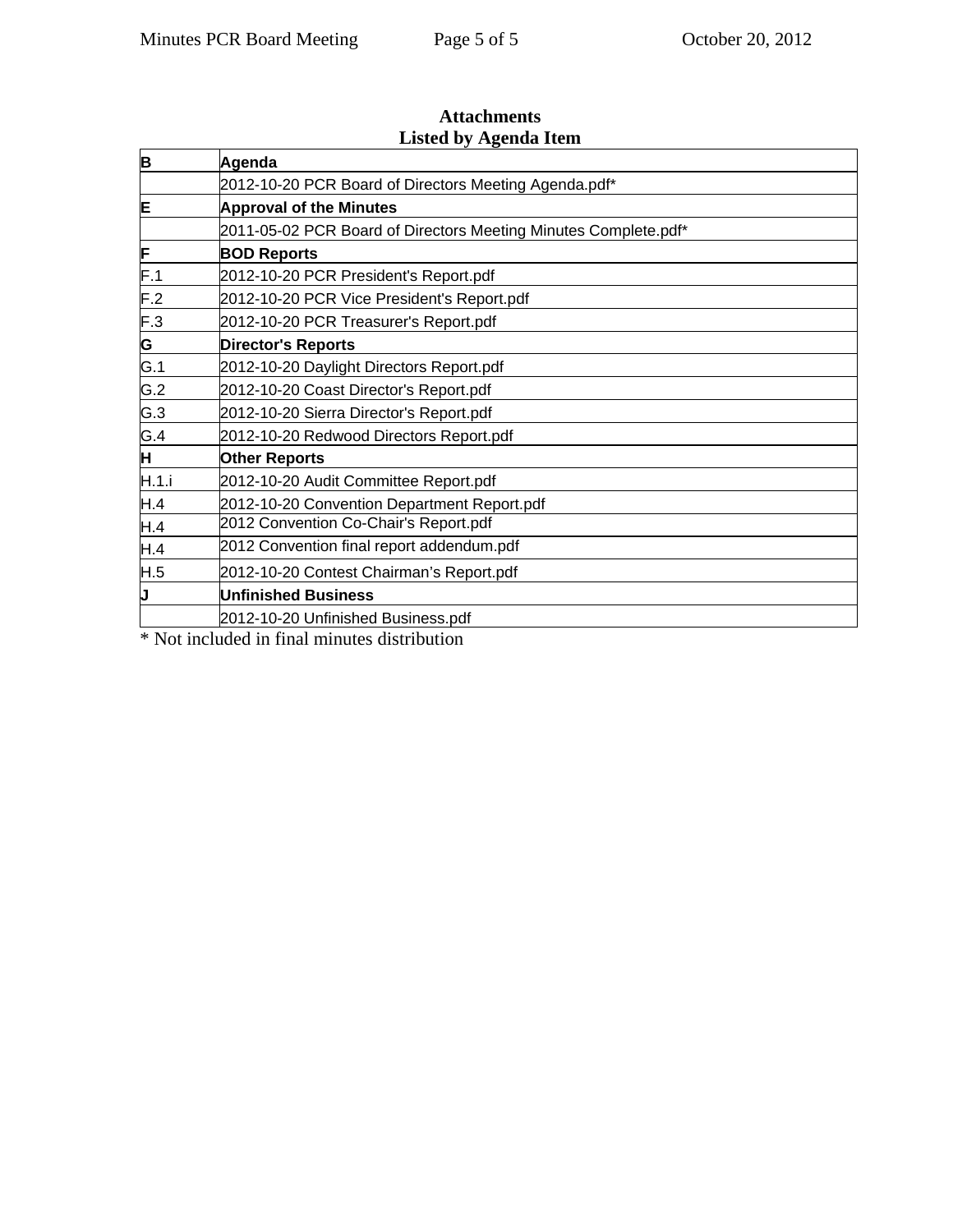#### PRESIDENT'S REPORT OCTOBER 29, 2012, ANNUAL BOARD MEETING

Well, I've managed to survive twelve months a the President of the Pacific Coast Region

I'll try to make this report brief, while touching on what I see as the important points from the last six months. First on the list is the event which followed our last board meeting. The 2012 PCR/PNR joint convention was a resounding success, both financially and as a convention. While I'll leave it to our Convention Department Manager to present all of the details, I would like to hit a few points. As I mentioned six months ago, I feel that the biggest reason for the success of this event was the fact that the two co-chairs had such a close personal relationship prior to the planning of the event. This made it a lot easier for them to work things out "informally", before any potential problems got a chance to become real. I will again like to express my thanks to everyone that spent time working on the 2012 committee for having put together a great event.

If we want to try something like this in the future, this type of relationship should be a factor to consider. Having said that, I believe that we have a chance to really work something similar, though entirely under the PCR's direction with the 2014 convention in San Luis Obispo. I'm sure that the committee for this event has already considered ways of marketing their event to those in (at least) the L.A. section of the PSR. I feel that we need to make sure that they know that this is something which we as the region's Board of Directors will encourage and support.

Moving to other activities, we made an attempt to conduct a minor BoD meeting via the internet, but there were some bumps in the road, mostly of our own making though some due to restrictions that may have been placed by our operations handbook. In the interest of working through this, I will be presenting a proposal on this matter when we get to the New Business portion of the meeting. I believe that this is something which we need to get a handle on, but we need to do so in a manner which will still provide structure and direction.

While still on the matter of the internet, I feel that we also need to consider putting a bit of an extra control on future BoD members. The big concern is something which our regional board has not addressed formally, but which I feel that we should do so soon. That is, that at some point in the future – and my feeling is by the next Director election – all members of the PCR BoD should be officially required to have access to "electronic communications", that would be some form of regular and reliable email access. Again, I will address this at greater length when we get to New Business.

Two other items that I'm still wrestling with are finding qualified people to step into two administrative positions for the region. The big key here will be finding people that I feel comfortable working with and that I will feel comfortable leaving for my successor when I finally escape from my bondage. These two positions are Treasurer and Convention department Manager. I've had a couple of folks for each position, but things haven't worked out quite yet. If anyone has suggestions, I'd ask that they get together with me AFTER the meeting, so that we can consider them a bit more in depth.

We need to get the membership solicitation brochure moving forward and I will entertain suggestions on this when we get to Unfinished Business, because it needs to get finished! At the same time, we also need to get some form of "Welcome to the PCR" letter to send out to new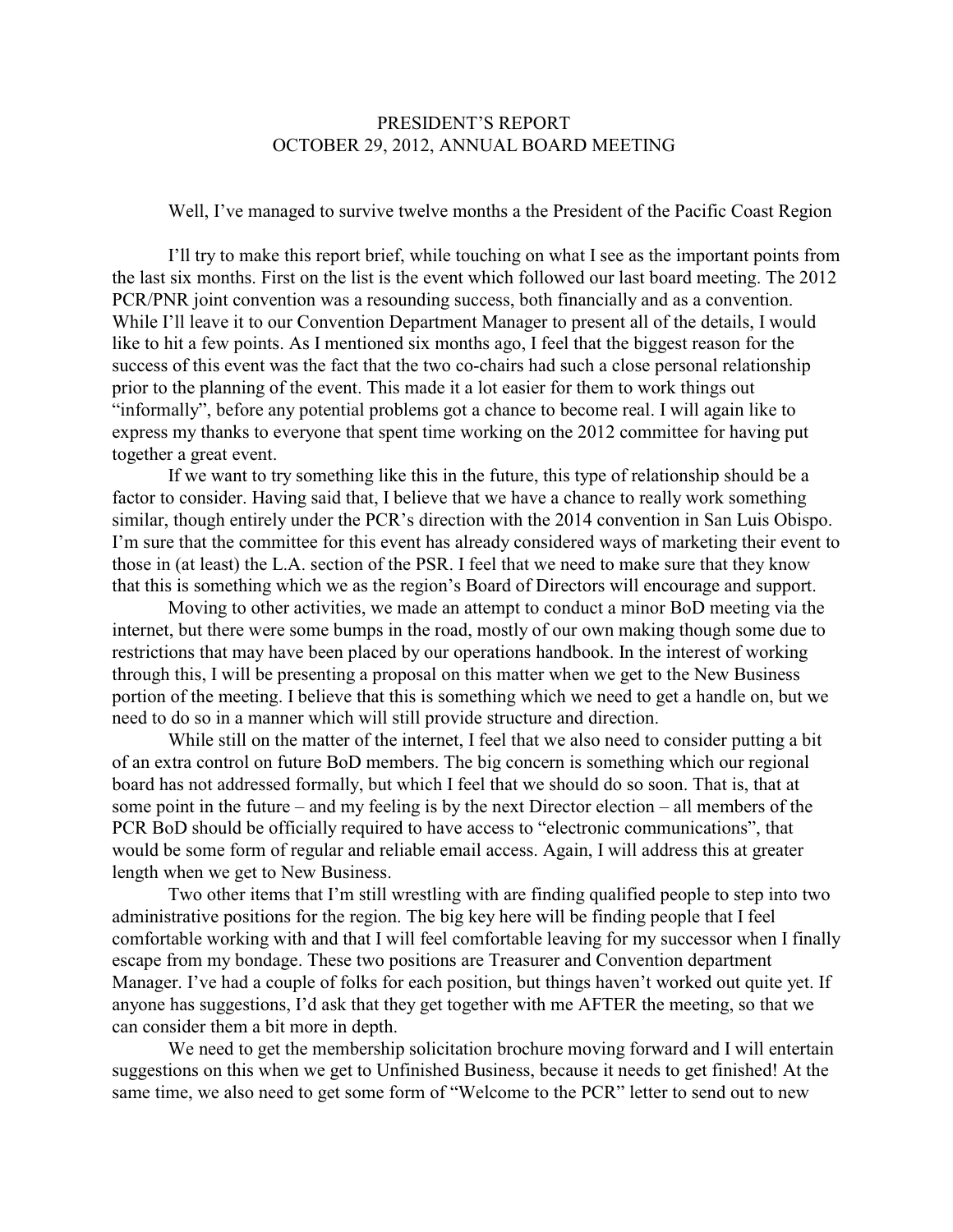members when they do join us. I don't know if we want to have this letter focused towards the specific divisions, or more as a generic PCR brochure. Again, I'll plan on spending some time during Unfinished Business. I will also be looking for someone from the board to step up and give our Membership Chair a hand on this, so keep that in mind as you make suggestions.

The last item that comes to mind at this time is how to add some form of revenue to the Branch Line. We've bounced around some ideas, but again things seem to have stalled out with no one wanting to take it under their wing. I'm at the point right now, that anyone that complains about the expenses of the Branch Line might just get that ownership.

That pretty much covers what little bit of mind power I've been able to bring to the fore.

Respectfully submitted, Pat LaTorres, President, PCR/NMRA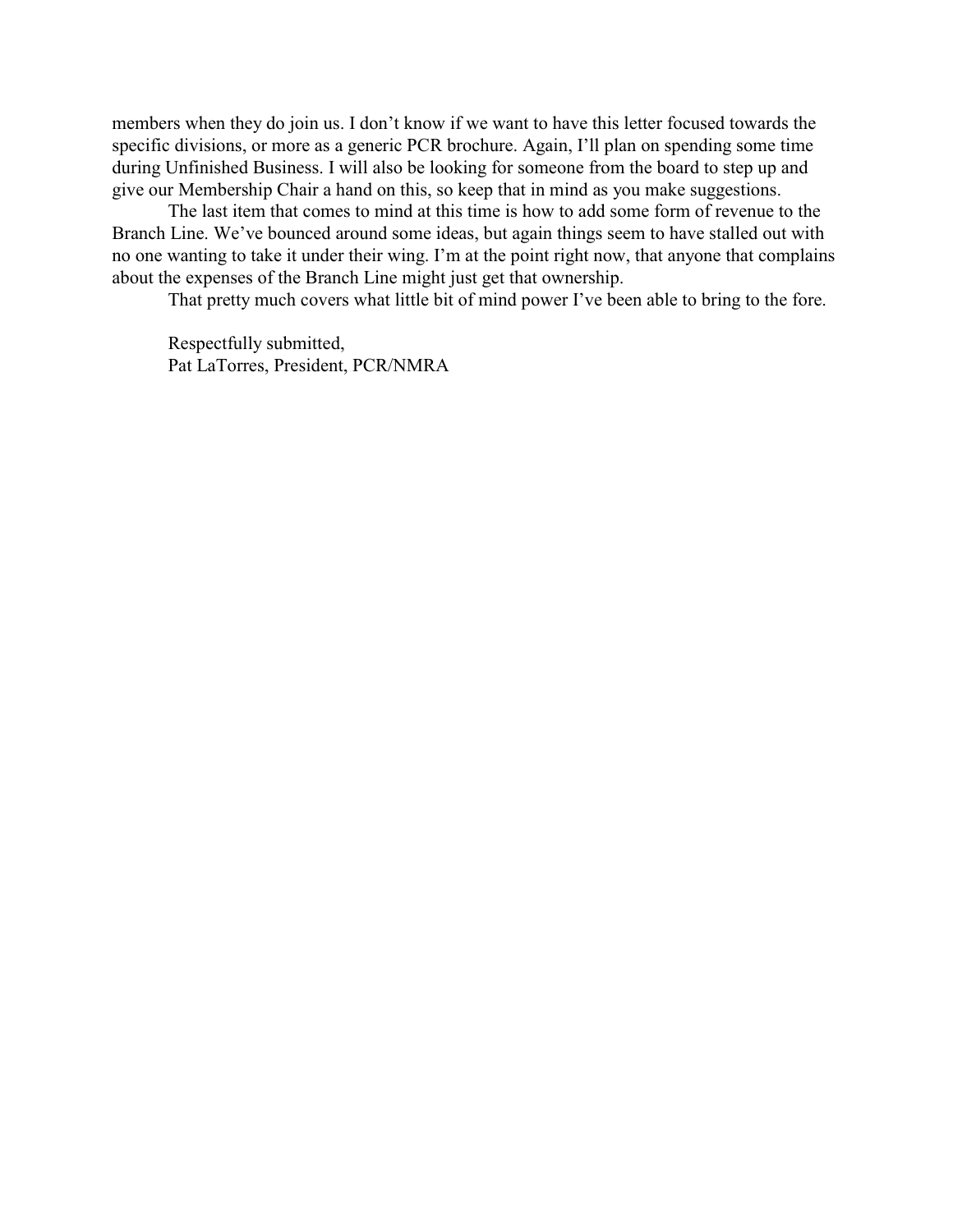

# **PACIFIC COAST REGION OF THE NATIONAL MODEL RAILROAD ASSOCIATION**

Vice President's Report October 8, 2012

To the Board of Directors:

My primary focus to this point has been to address the issue of declining recruitment of younger (let's define that as under fifty) members as the average age of existing members has steadily increased. Although I can't claim to have done anything concrete about it, I can say that I have managed to turn the conversation in that direction. A number of members have communicated to me their interest and have offered suggestions. A push for making brochures available for potential members at public events and shows has gathered some steam. To reinforce these efforts I would like to press for moving the things that people are interested in to front and center.

As a side line to this, partially but not totally related, are prolonged and perhaps tiresome at times discussion threads on Bill Kaufman's Regions and Divisions Yahoo group focused on the Regional Advisory Council (RAC). It is relevant because the RAC theoretically provides a communication channel between local groups (divisions and regions) and the National. Without that kind of connection one could ask "what does the NMRA as a national organization offer me, as opposed to the local SIG or club I belong to already?" At this point, there seems to be a lot of confusion as to what the RAC is supposed to do and how it is set up. Mostly, it's a matter of the word not getting out to the hinterlands in a systematic way so that some folks seem to know a lot about it and some don't. That can be fixed.

In the course of following these threads (and I have some printouts) you come across another age related issue. Although RAC was setup, as I understand it, to rely on email communication, many of the active NMRA folks are apprehensive about floating their email addresses out there. Some workarounds, such as using a list of aliases, are involved as well as email listings that some (but not everybody) say are obsolete or direct you to the wrong person. Do you think the younger folks are more likely or less likely to feel the need to be shielded from electronic intrusions?

I would like to propose that PCR gets its relationship to RAC clarified and makes sure that the rank and file members are aware of what it can do for them and be encouraged to participate in the process.

Ed Merrin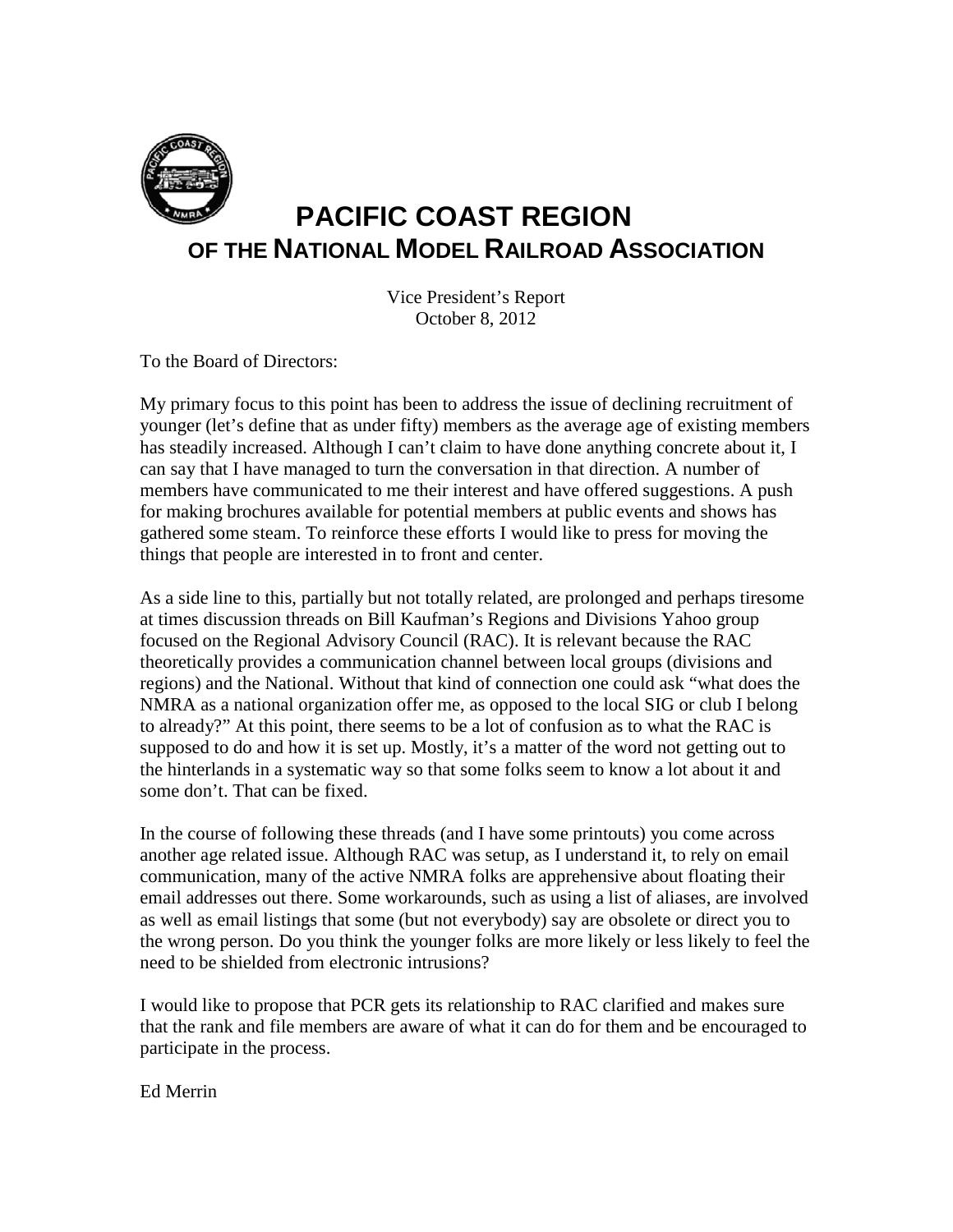# **PACIFIC COAST REGION**

# **of the NATIONAL MODEL RAILROAD ASSOCIATION**

#### **Treasurer's Report**

October 6, 2012

The Region financial picture is essentially unchanged from that of the past few years. Interest income is low, BranchLine expenses continue to exceed income by a substantial amount, and we continue to use convention proceeds to bolster operating funds. The \$2428 we received from the PCR/PNR convention in May certainly helps to keep us on any even keel. New this period, National is now keeping three percent of our BranchLine subscription fees to cover the cost of credit card charges. That said, in spite of my firm conviction that operating costs should be covered each year by current year income, I believe we can weather an additional period of this until the interest market improves.

It is important to recognize that the cost of supporting our member BranchLine subscriptions continues to exceed the income derived. The cost of servicing each BranchLine subscriber is about \$8.00, while the subscription fee is still \$6.00. Even including the rebate from National retained by the Region, the publication will still be about \$1.00 underfunded for each subscriber. A return to reasonable returns from our investable assets will help to improve this issue.

In summary, the finances of the Region are stable, and we have more than sufficient reserves to weather the current financial climate. It may be prudent, however, to begin discuss increasing the BranchLine subscription fee to \$7.00.

I look forward to seeing you at the meeting on the  $20<sup>th</sup>$ . Please email me at [emerbaum@msn.com](mailto:emerbaum@msn.com) or call me on my cell, (510) 912-1076, with any questions or comments should you wish prior to the meeting.

> Respectfully Submitted, *Larry Altbaum* Larry Altbaum Treasurer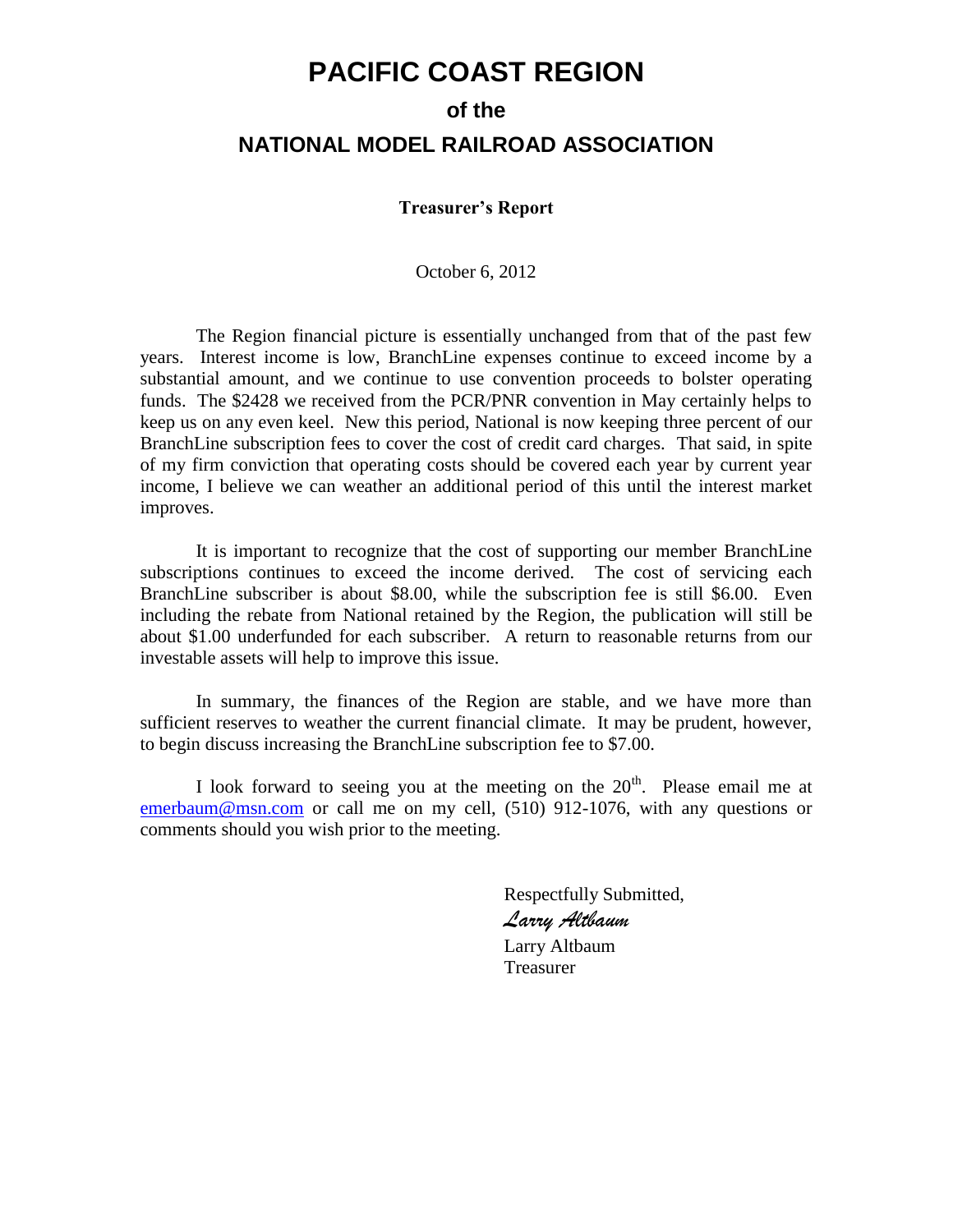# **Pacific Coast Region - NMRA Budget**

|                                 | <b>Adopted</b><br>2012 Bud. | <b>Actual</b><br>2012 6 Mths. | Projected   | Projected<br>Variance | <b>Proposed</b><br>2013 |
|---------------------------------|-----------------------------|-------------------------------|-------------|-----------------------|-------------------------|
| <b>Operating Income</b>         |                             |                               |             |                       |                         |
| Life Interest                   | 40.00                       | 30.44                         | 61.00       | 21.00                 | 70.00                   |
| <b>BL Subscriptions</b>         | 3,200.00                    | 1,634.16                      | 3,200.00    | 0.00                  | 3,200.00                |
| From Nat'l                      | 2,100.00                    | 1,064.00                      | 2,200.00    | 100.00                | 2,250.00                |
| Other                           | 400.00                      | 0.00                          | 0.00        | (400.00)              | 400.00                  |
| <b>Bank Interest</b>            | 100.00                      | 33.82                         | 70.00       | (30.00)               | 75.00                   |
| <b>Total Income</b>             | 5,840.00                    | 2,762.42                      | 5,531.00    | (309.00)              | 5,995.00                |
| <b>Operating Expense</b>        |                             |                               |             |                       |                         |
| Operations                      |                             |                               |             |                       |                         |
| <b>Member Services</b>          | 50.00                       | 0.00                          | 0.00        | (50.00)               | 50.00                   |
| Member Promo.                   | 150.00                      | 0.00                          | 50.00       | (100.00)              | 150.00                  |
| Achievement                     | 150.00                      | 19.56                         | 100.00      | (50.00)               | 150.00                  |
| <b>Supplies</b>                 | 100.00                      | 0.00                          | 100.00      | 0.00                  | 100.00                  |
| <b>Bank Charges</b>             | 10.00                       | 0.00                          | 0.00        | (10.00)               | 10.00                   |
| Fees & Taxes                    | 0.00                        | 0.00                          | 0.00        | 0.00                  | 20.00                   |
| Accounting                      | 0.00                        | 0.00                          | 0.00        | 0.00                  | 0.00                    |
| <b>Branchline</b>               |                             |                               |             |                       |                         |
| Printing                        | 5,200.00                    | 2,484.15                      | 4,900.00    | (300.00)              | 5,200.00                |
| Postage                         | 1,400.00                    | 704.12                        | 1,300.00    | (100.00)              | 1,500.00                |
| <b>Supplies</b>                 | 100.00                      | 331.49                        | 450.00      | 350.00                | 100.00                  |
| <b>Division Support</b>         | 1,200.00                    | 524.50                        | 1,100.00    | (100.00)              | 1,300.00                |
| Projects                        |                             | 0.00                          | 0.00        | 0.00                  | 0.00                    |
| Web Page                        | 240.00                      | 119.70                        | 239.40      | (0.60)                | 250.00                  |
| Awards                          | 250.00                      | 346.86                        | 350.00      | 100.00                | 250.00                  |
| Misc.                           | 100.00                      | 0.00                          | 50.00       | (50.00)               | 100.00                  |
| <b>Total Expense</b>            | 8,950.00                    | 4,530.38                      | 8,639.40    | (310.60)              | 9,180.00                |
| <b>Operating Excess/Deficit</b> | (3, 110.00)                 | (1,767.96)                    | (3, 108.40) |                       | (3, 185.00)             |
| <b>Convention Income</b>        |                             |                               |             |                       |                         |
| Conv. Exc.                      |                             | 2,428.00                      | 2,428.00    | 2,428.00              |                         |
| <b>Total Income</b>             | 0.00                        | 2,428.00                      | 2,428.00    | 2,428.00              |                         |
| <b>Convention Expense</b>       |                             |                               |             |                       |                         |
| <b>Total Expense</b>            | 0.00                        | 0.00                          |             | 0.00                  |                         |
| <b>Convention Exc/Def</b>       | 0.00                        | 2428.00                       | 2428.00     | 2,428.00              |                         |
| <b>Total Excess/Deficit</b>     | (3, 110.00)                 | 660.04                        | (680.40)    |                       | (3, 185.00)             |

**Note -** Items in bold are discussed in the Treasurer's report.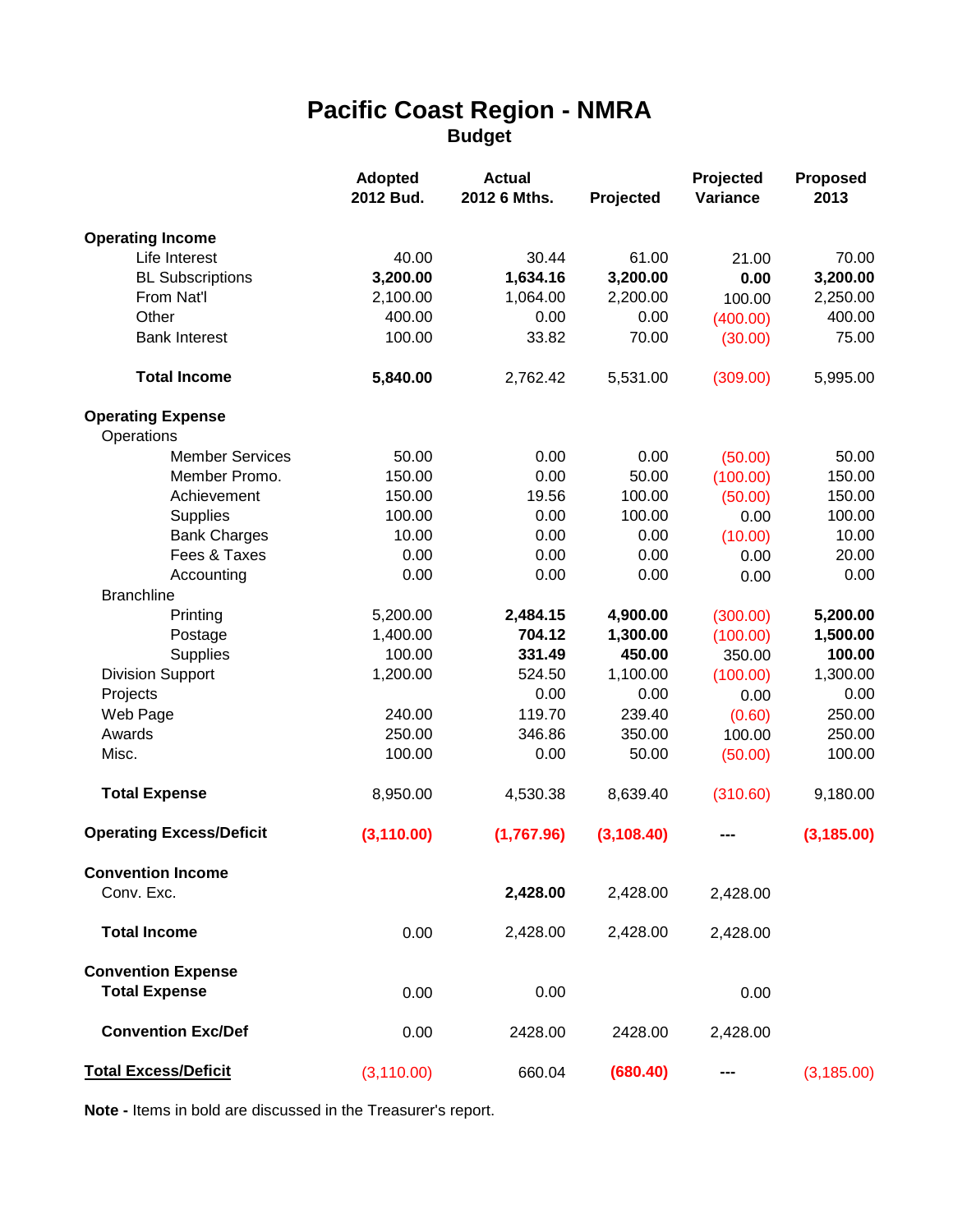# **30-Sep-12 Pacific Coast Region - NMRA Income Statement**

|                                    | <b>6 Months</b><br><b>Ended Sep/12</b> | <b>6 Months</b><br><b>Ended Sep/11</b> | Variance<br>Fav/ <unf></unf> | % Var       |
|------------------------------------|----------------------------------------|----------------------------------------|------------------------------|-------------|
| <b>Income</b>                      | ============                           | ============                           | ==========                   | =======     |
| PCR NMRA Rebate                    | 1,064.00                               | 1,341.00                               | (277.00)                     | $-20.70%$   |
| PCR BL Subscriptions               | 1,634.16                               | 1,425.00                               | 209.16                       | 14.70%      |
| <b>Equipment Proceeds</b>          | 0.00                                   | 75.00                                  | (75.00)                      | -100.00%    |
| <b>Convention Proceeds</b>         | 2,428.00                               | 494.93                                 | 1,933.07                     | 390.60%     |
| <b>Merchandise Sales</b>           | 0.00<br>------------                   | 959.92                                 | (959.92)                     | $-100.00\%$ |
| <b>TOTAL Income</b>                | 5,126.16                               | ------------<br>4,295.85               | 830.31                       | 19.30%      |
|                                    |                                        |                                        |                              |             |
| <b>Expenses</b>                    |                                        |                                        |                              |             |
| Postage - Branchline               | 704.12                                 | 554.14                                 | (149.98)                     | $-27.10%$   |
| Postage - Achiev. Prog.            | 19.56                                  | 0.00                                   | (19.56)                      |             |
| Printing - Branchline              | 2,484.15                               | 2,414.31                               | (69.84)                      | $-2.90%$    |
| <b>Awards - Operations</b>         | 346.86                                 | 0.00                                   | (346.86)                     |             |
| Awards - President                 | 0.00                                   | 199.07                                 | 199.07                       | 100.00%     |
| <b>NMRA Division Rebates</b>       | 524.50                                 | 663.50                                 | 139.00                       | 20.90%      |
| Taxes, Fees, Licenses              | 0.00                                   | 20.00                                  | 20.00                        | 100.00%     |
| <b>Web Services</b>                | 119.70                                 | 119.70                                 | 0.00                         | 0.00%       |
| <b>Bank Service Charges</b>        | 0.00                                   | (42.00)                                | (42.00)                      | -100.00%    |
| Misc. Expenses - Branchline        | 331.49<br>------------                 | 0.00<br>------------                   | (331.49)<br>------------     |             |
| <b>TOTAL Expenses</b>              | 4,530.38                               | 3,928.72                               | (601.66)                     | $-15.30%$   |
| <b>OPERATING PROFIT</b>            | 595.78                                 | 367.13                                 | 228.65                       | 62.30%      |
| <b>Other Income &amp; Expenses</b> |                                        |                                        |                              |             |
| Life Interest                      | 30.44                                  | 242.92                                 | (212.48)                     | $-87.50%$   |
| <b>Convention Interest</b>         | 33.82                                  | 31.64                                  | 2.18                         | 6.90%       |
| <b>TOTAL Other Income &amp;</b>    |                                        | ------------                           |                              |             |
| <b>Expenses</b>                    | 64.26                                  | 274.56                                 | (210.30)                     | -76.60%     |
| <b>PROFIT BEFORE TAXES</b>         | 660.04                                 | 641.69                                 | 18.35                        | 2.90%       |
| <b>NET PROFIT</b>                  | 660.04                                 | 641.69                                 | 18.35                        | 2.90%       |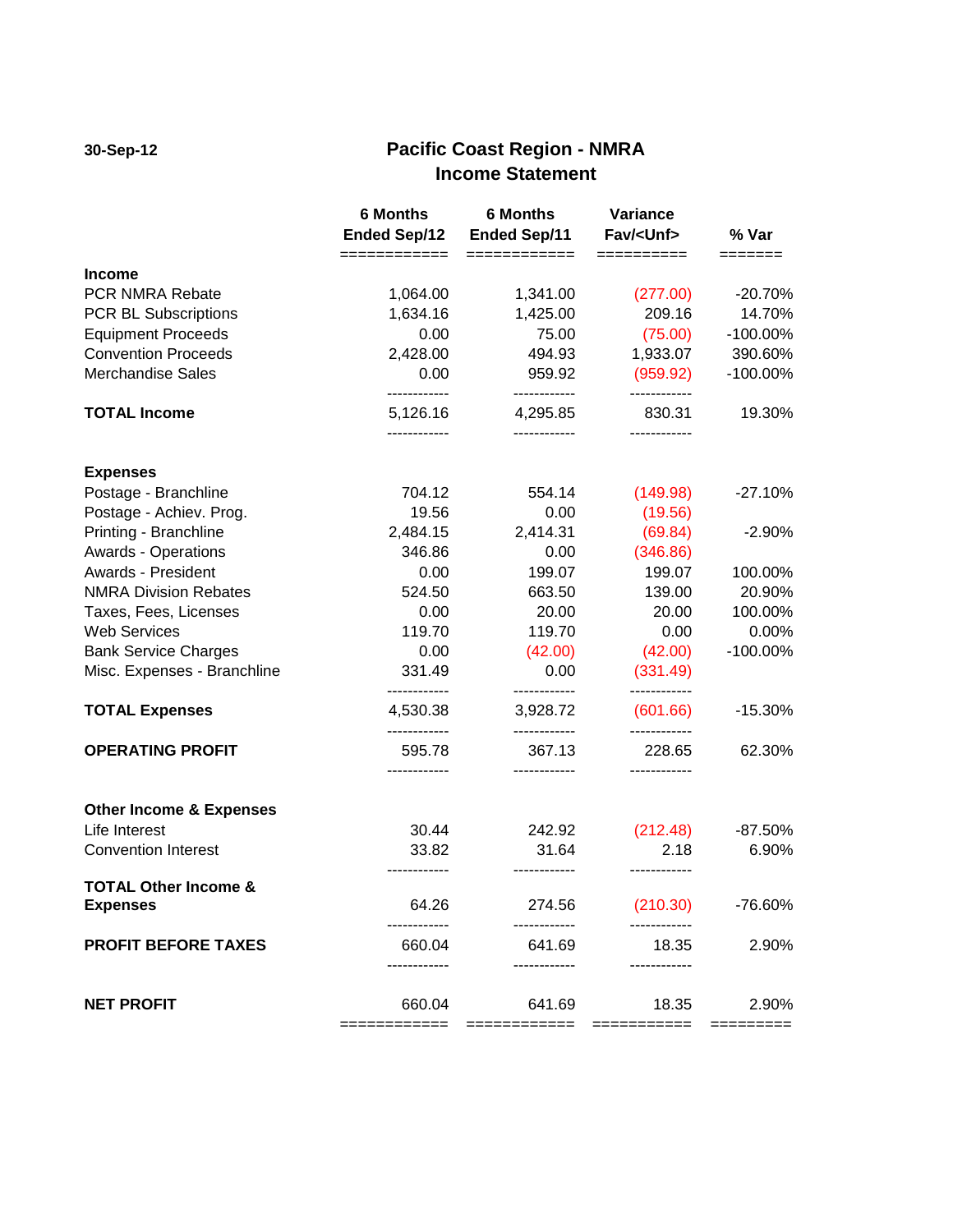# **30-Sep-12 Pacific Coast Region - NMRA Balance Sheet**

|                                                  | ==========                | Sept. 2012   Sept. 2011   Inc/ <dec><br/>==========</dec> | $===Var=== =Var==$                  | %           |
|--------------------------------------------------|---------------------------|-----------------------------------------------------------|-------------------------------------|-------------|
| <b>ASSETS</b>                                    |                           |                                                           |                                     |             |
| <b>Current Assets:</b>                           |                           |                                                           |                                     |             |
| Cash                                             |                           |                                                           |                                     |             |
| <b>General Checking</b>                          |                           | 9,341.67 9,940.11 (598.44)                                |                                     | -6.00%      |
| <b>Convention Checking</b>                       |                           | 44,249.44 45,178.13 (928.69) -2.10%                       |                                     |             |
| Life Savings                                     | ------------              | 29,443.15 29,388.30<br>------------                       | ------------                        | 54.85 0.20% |
| <b>TOTAL Cash</b>                                | ------------              | 83,034.26 84,506.54<br>------------                       | $(1,472.28)$ -1.70%<br>------------ |             |
| Convention Adv. Recv.                            | 2,000.00<br>------------  | 1,000.00<br>------------                                  | 1,000.00 100.00%<br>------------    |             |
| <b>TOTAL Current Assets</b>                      | 85,034.26<br>------------ | 85,506.54<br>------------                                 | (472.28)<br>------------            | $-0.60%$    |
| <b>TOTAL ASSETS</b>                              | 85,034.26                 | 85,506.54                                                 | (472.28)                            | $-0.60%$    |
| <b>LIABILITIES</b>                               |                           |                                                           |                                     |             |
| <b>TOTAL LIABILITIES</b>                         | 0.00                      | 0.00<br>------------                                      | 0.00                                |             |
| <b>CAPITAL</b>                                   |                           |                                                           |                                     |             |
| <b>Retained Earnings</b>                         |                           | 84,374.22 84,864.85 (490.63)                              |                                     | $-0.60%$    |
| Year-to-Date Earnings                            | 660.04                    | 641.69                                                    | 18.35                               | 2.90%       |
| <b>TOTAL CAPITAL</b>                             | ------------<br>85,034.26 | ------------<br>85,506.54                                 | ------------<br>(472.28)            | $-0.60%$    |
| <b>TOTAL LIABILITIES &amp;</b><br><b>CAPITAL</b> |                           | 85,034.26 85,506.54 (472.28)                              |                                     | $-0.60%$    |
|                                                  | ==========                | ==========                                                | $=$ ==========                      |             |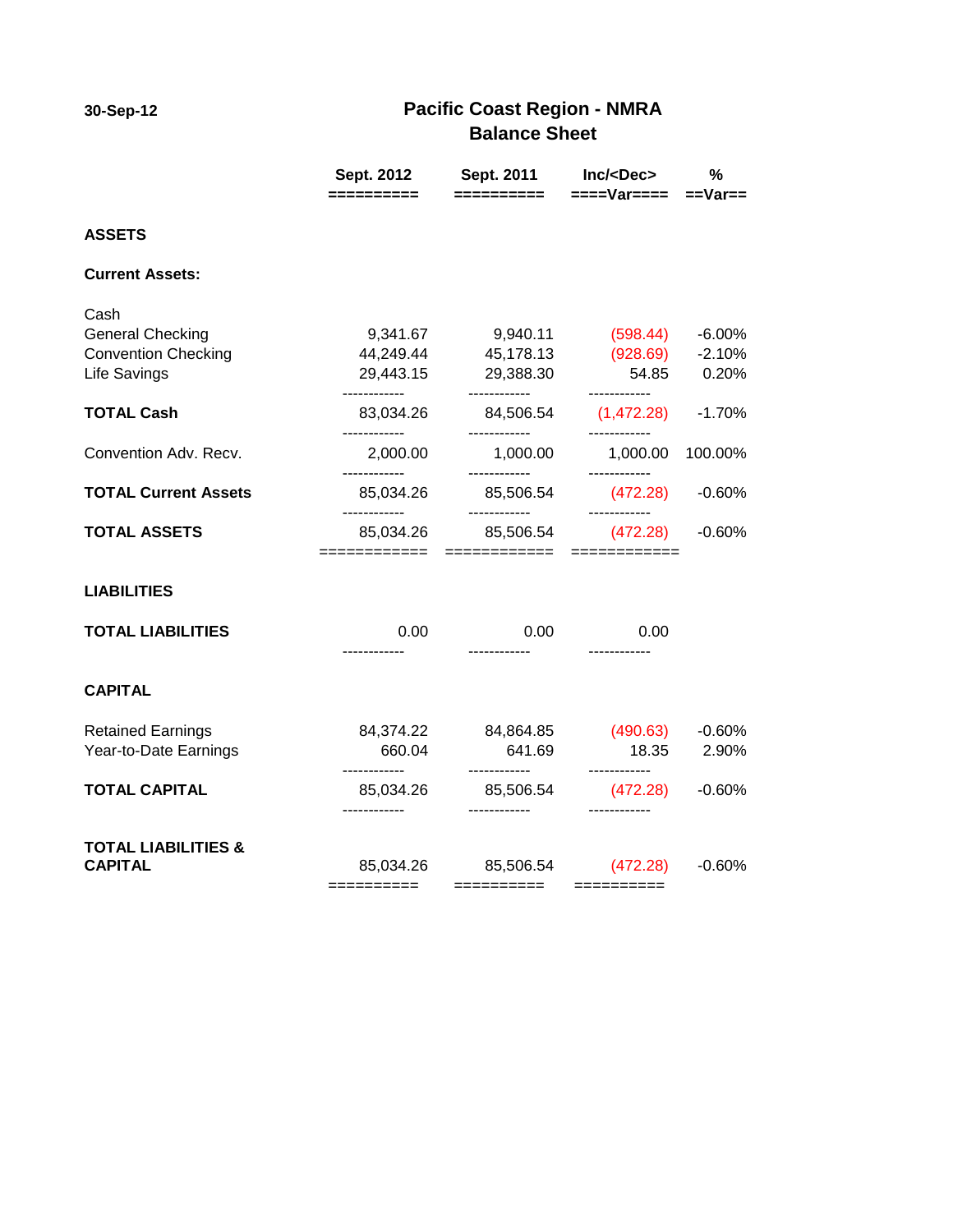

# Daylight Division Report October 20, 2012

The Daylight Division held two well-attended Division meets since the May meeting in Medford. Due to time constraints of the meet hosts, both meets were shifted into the month following our usual months of May and August. Despite the scheduling shifts, both meets were very well attended by members and visitors.

The June 2 meet was held in Mariposa County at the home of Glenn and Kathy Sutherland in Midpines (near Yosemite National Park). Co-hosting the meet were members Paul Claffey, Tom Davis and Bob Jakl, along with their spouses. Glenn Sutherland presented his clinic on the Sierra Railway's Angels Branch, often described as the "perfect prototype", which he models. Dave Tadlock, a long-time volunteer at Railtown 1897 in Jamestown, presented his clinic on hostling steam locomotives and working in the historic roundhouse. After these two excellent clinics, the spouses of our hosts served a BBQ lunch in the yard, amongst the pine and oak trees. Following the quarterly business meeting and White Elephant Auction, we visited the 4 layouts of our hosts. Notably, this was the first meet in many years we've had in Mariposa County, the northern-most county of the Daylight Division. A good time was had by all. We'll be back!

The September 22 meet was held at Kelcy's Restaurant in beautiful downtown Tehachapi, in the southeast corner of the Division in Kern County. Breakfast (no-host) was served before the meet started. Mike Bruno, owner of Green Steam Products, presented an extended-length (2+ hours) clinic on prototype signaling and its application on both DC and DCC layouts. His PowerPoint presentation was supplemented by various electronic displays to demonstrate signaling operations. After the quarterly business meeting and Auction, we adjourned for layout tours. One location had 7 layouts under one roof, ranging from Z to O scale, in a personally-owned railroad museum. The 2<sup>nd</sup> (8<sup>th</sup>?) lavout was a large 900 square foot N scale layout. We had hoped to gain access to the Loop Ranch for train watching from inside the Loop, but we were unable to make the necessary arrangements with the property owner. We had to settle for watching from a safe distance on public roads.

Our next meet will be November 17 at Gary Siegel's home in Santa Barbara. Following the meet, we'll be treated to operating sessions on Gary's HO and G scale layouts. Come join us!

December 8 we will be presenting the 5<sup>th</sup> Annual Open House and Layout Tours. Nine home and club layouts in the Fresno/Clovis area will be open to the public for viewing.

The Achievement Program is alive and well in the Daylight Division! We currently have 12 members actively pursuing 32 certificates. The following AP awards have been earned since the last report:

| Master Builder - Scenery     | Andrew Merriam, Mike O'Brien                                |
|------------------------------|-------------------------------------------------------------|
| Model RR Engineer - Civil    | Chuck Harmon, Andrew Merriam                                |
|                              | Model RR Engineer - Electrical Chuck Harmon, Andrew Merriam |
| <b>Model Railroad Author</b> | Dave Grenier, Andrew Merriam, Doug Wagner                   |
| <b>Association Official</b>  | <b>Brewster Bird</b>                                        |
| <b>Association Volunteer</b> | Brewster Bird, Bob Randall                                  |
| Golden Spike Award           | Tom Davis, Bob Jakl, Glenn Sutherland                       |

Dave Grenier, Superintendent / for Paul Deis Daylight Division Director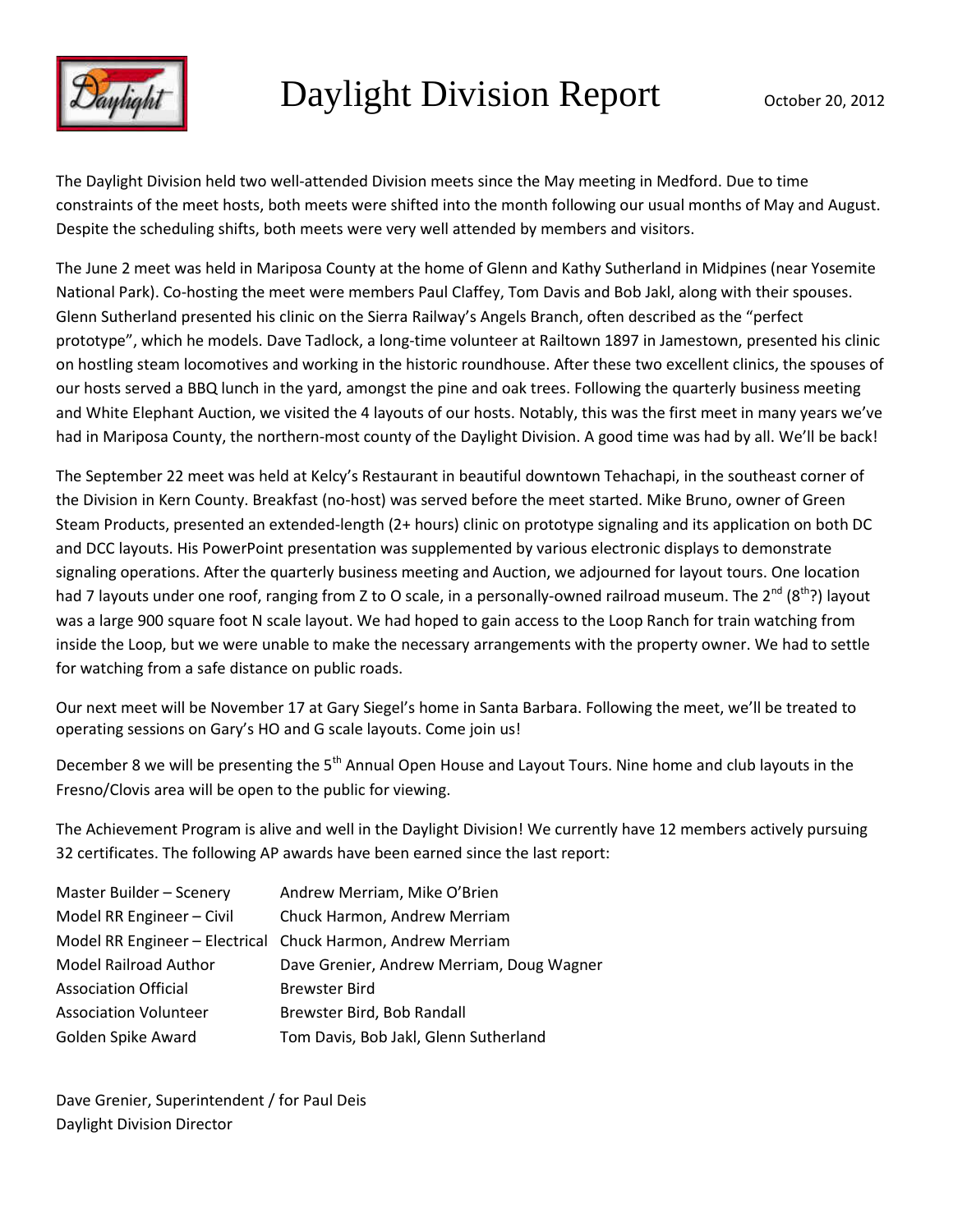#### **Coast Division Report PCR Board Meeting – October 20, 2012 Dublin**

The Coast Division has had two successful quarterly meets in spite of challenges of finding meeting sites. Our June meet was held at Boy Scout headquarters in San Leandro and the September meet was held at a new site in Martinez; thanks to Bob Ferguson were able to use the IBEW 502 meeting hall.

Due to size of Coast meets it continues to be a challenge to find suitable meeting sites within the budget that we can afford. We are fortunate to now have one stable site as the Boy Scout headquarters is available for two meets per year for at least the next couple of years. Our other long standing meeting site Buchser School in Santa Clara is undergoing a multi-year renovation and its status unknown.

As a result it has been a constant scramble to find suitable meeting sites. The September meet was within a day or two of being called off for lack of a site. Finding meeting sites continues to be an ongoing issue. At this point Don Shortt believes that Buchser may be available for the March meet.

The attendance at Coast meets has been falling over the years and the number of Auction items continues to decline. As the auction is primary income source for the division the reduced revenue has impacted the Coast budget. Last year the Coast BOO reviewed the finances and voted to convert the Dispatcher to an electronic document as that is our biggest expense. Meeting notification is now via a postcard which is cheaper to mail and print. This change reduced our expenses by about \$300 dollars a quarter.

In addition we have been running a snack and lunch stand at the meets and this brings in an additional \$80 to \$120 dollars per meet.

I am happy to report that these changes have been successful from a budgetary point of view. Year to date we are ahead by about \$400 dollars with three quarters worth of meets under this new system. Last year we were running a deficit of about \$250 dollars a meet so changes had to be made. Coast Division continues to have healthy financial reserves with more than \$14k in the bank.

Long term declining Auction revenue will need to be monitored closely to assure that our expenses are less that our income.

The short term outlook for the Auction looks very good however as a life member willed that his 3000 piece collection be disposed through the Coast Auction. The days of the 500 auction items are back for a year or two so for the short term we should be in good shape.

Mark Schutzer Coast Division Director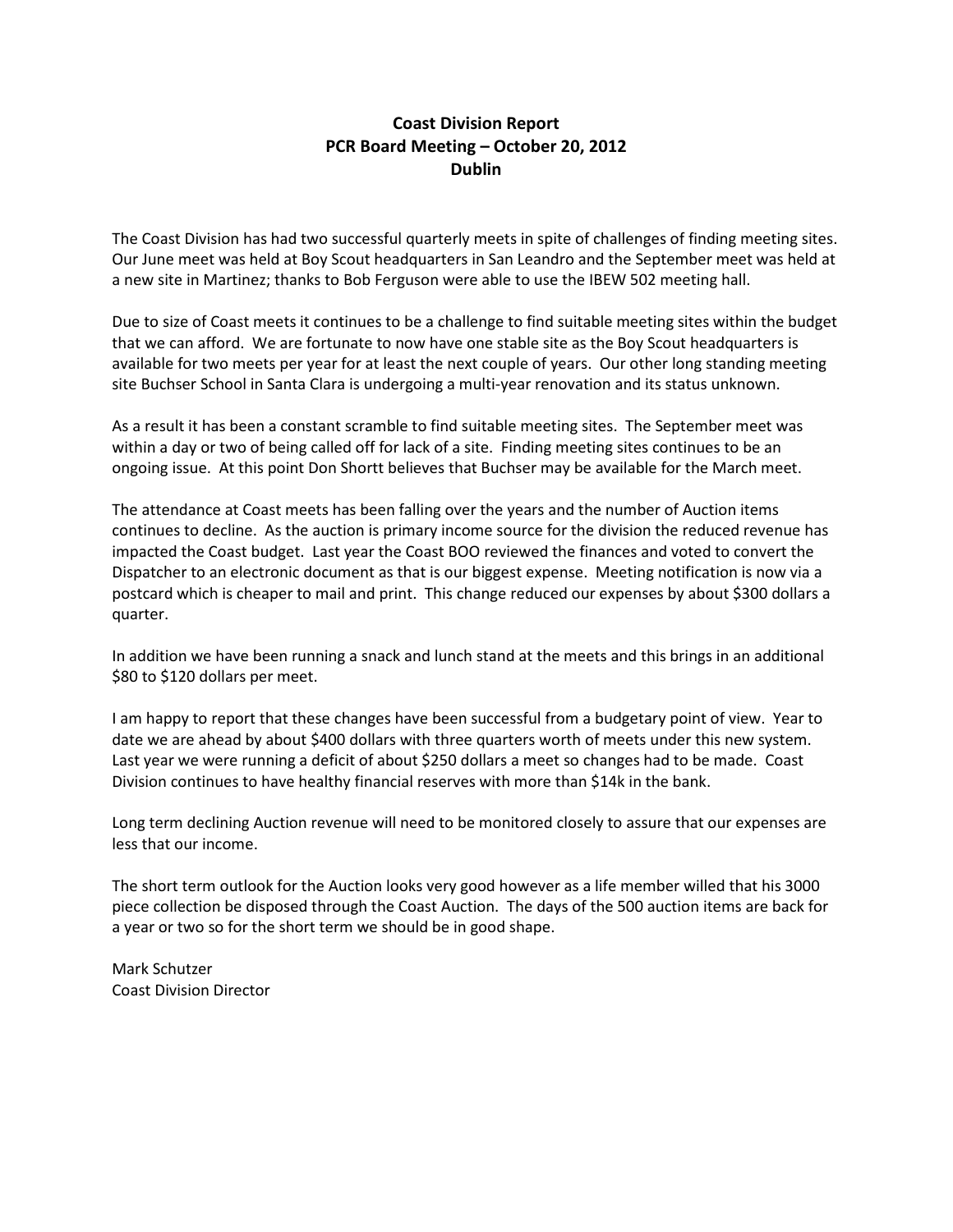

# **Sierra Division**

**Pacific Coast Region NATIONAL MODEL RAILROAD ASSOCIATION**

#### **Director's Report October 20, 2012**

- I. The Sierra Division has held three meets since the last BOD meeting in Medford during the PCR-PNR convention.
	- 1-On May 12th we were hosted by the Sacramento Module RR dub at their meet in Folsom during Folsom's annual Railroad Days May 12th, 13th. Jim Long was given his Member of the year award by Mary Moore-Campagna. Dick Wetzen presented "36 years on the Sacramento Central". Al Rowe demonstrated an experimental Module by which the scene could be changed dropping in and out a portion of the module. After the meeting trains were running on the Sacramento Central, outside were speeder rides for a price (21/2 hours about 25 miles),street car rides and two other layouts operating in Hampton Hotel. CSRM had a 1931 Ford Model AA fire truck on display it was a very enjoyable meet.
	- 2-On August 12th we held our annual summer picnic hosted by the Sacramento Valley Steamers (1/8 scale) at Hagen Community Park in Rancho Cordova. Alter some great barbeque an fellowship we held a short meeting for nominations of officers; Scott McAllister agreed to run for Superintendent, Bob Warner for Chief Clerk, and Al Rowe for Paymaster. Colusa was chosen for our October meet and elections. The Live Steamers offered free rides behind their 4-6-0 steamer on their 6300 foot main line railroad. I think we all rode at least once it was great meet and picnic.
	- 3-Our October 6th meet was held in Colusa at the Bethlehem Lutheran Church at 9:AM a bit early for a quorum so we temporary adjoined to Walt and Carolyn Schedler's home to view and have a op session on his SR Black Butte Subdivision, next to visit an SP C-8 248-0 scheduled for some restoration then a visit to the Picket Fence Antique store where Walt has his hobby shop and there is an American Flyer 0 gauge layout. Off to Round Table Pizza for lunch and continuation of our meeting. Elections were held. It was a unanimous vote for Scott, Bob, and Al. A great day of trains, friends, and food.
- II. Other Events

Sierra Division was offered a table for the UP 150 weekend September 22, 23 at CSRM to push International Rail Fair in November and the Sierra Division, after some discussion it was finally staffed for Saturday and Sunday. UP brought in #844 with a passenger train in tow.

- Ill. Up Coming Events
	- 1-Our annual fund raiser, International Rail Fair on November 10th 11th 2012 at the Placer County Fair Grounds in Roseville
	- 2-Our February meet is yet to be determined.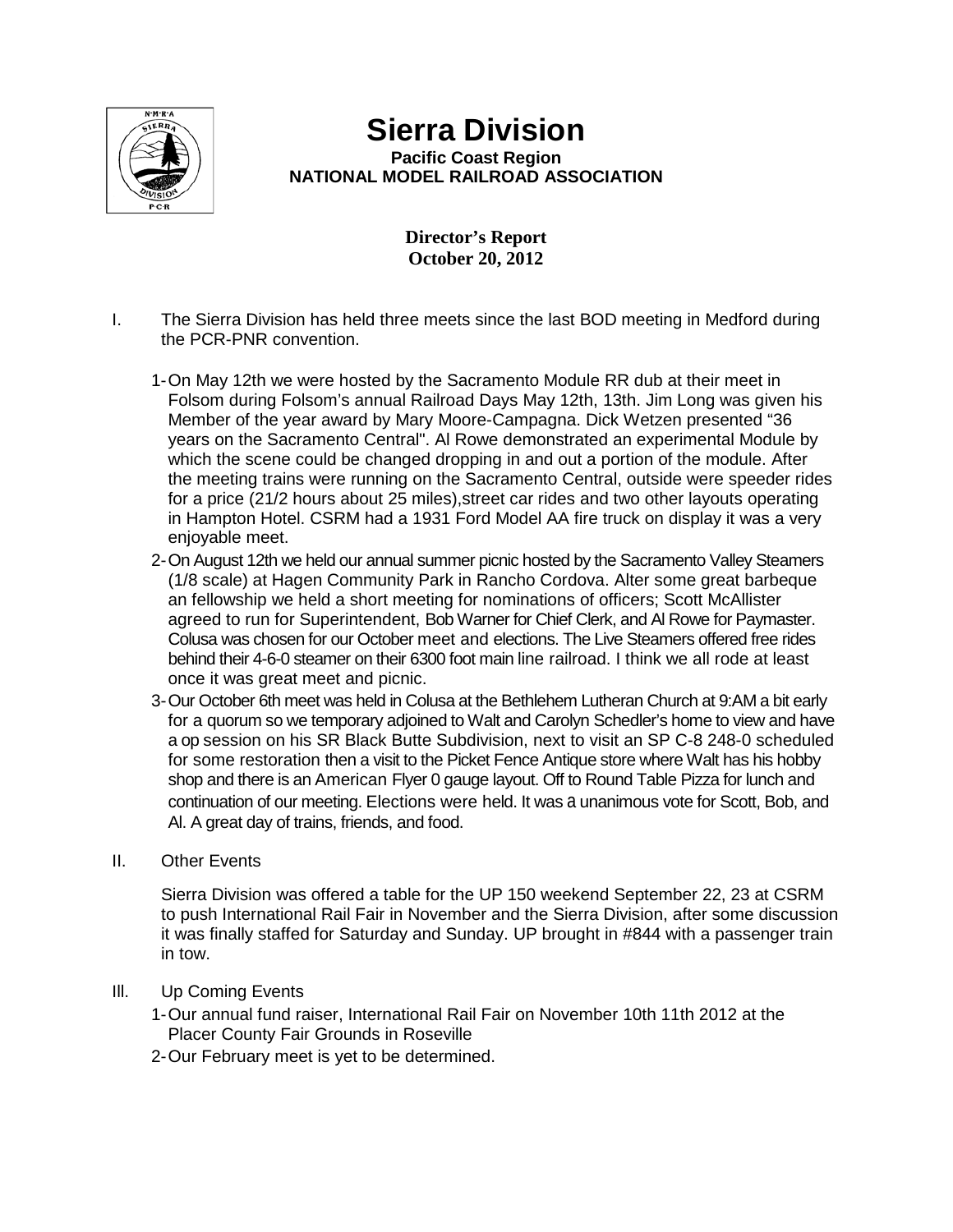IV. Division Elections

Our Division officers for the next two years are; Superintendent Scott McAllister Chief Clerk Bob Warner<br>Paymaster Al Rowe Paymaster

V. Miscellaneous

A new hobby store opened in Carson City the first part of October called "Trains" @ 1958 East Williams St. They have HO for now and plan to offer other scales as they are able.

Respectfully submitted,

Mel Jones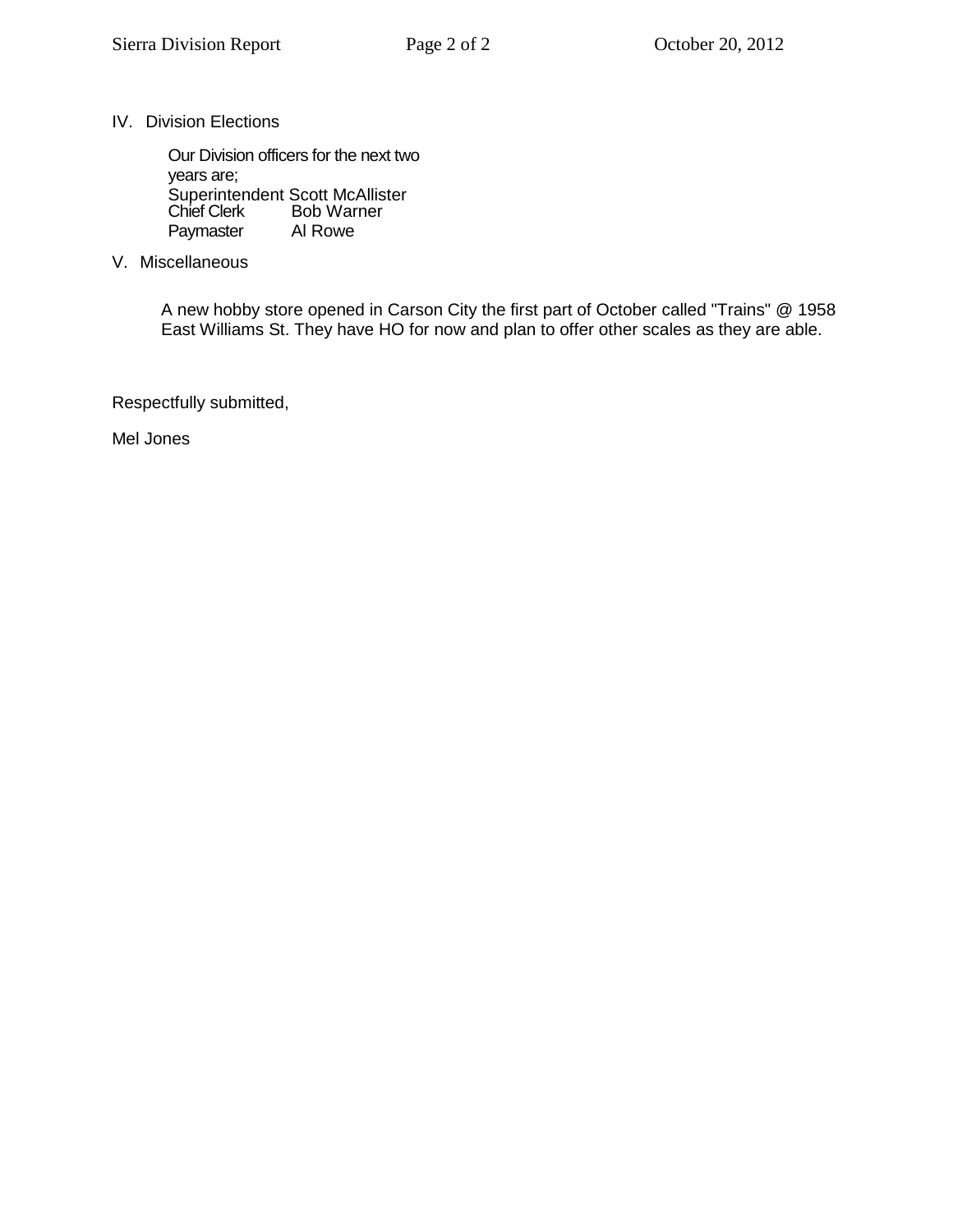Within the RED it has been business as usual, which maybe makes it hard to summarize everything.

This summer's meeting at Ron and Pam Kaiser's house was certainly a highlight of the year. Ron has a beautiful vineyard property, perfect for a BBQ gathering of friends amongst spectacular shade trees. Many members were in attendance with their spouses. Good food and conversation was had by all under ideal conditions.

Gus Campagna invited two young fellows to our summer meeting. They brought a number of their own locos and rolling stock to run on Ron's layout. These two young guys were very knowledgable about their equipment and railroading in general. This was very gratifying to see in view of our desire to have younger people join our membership. More of their type will be an asset to model railroading.

For three days in September RED had a booth at the Home Garden and Train Show in Santa Rosa. Steve Skold, Carol Alexander, and David Turn did yeoman duty answering questions and promoting our hobby. Young people were allowed to operate on abbreviated trackage and maybe handle a loco throttle for the first time. Hopefully this has planted seeds in both young and old that will encourage prospective new members.

We have had a commitment from the European Train Enthusiasts group to attend the Dublin meeting next year. Many of this group were at the Sacramento Convention and are eager for more. It was suggested that a letter be sent inviting them to attend as a group. This suggests a way for us to stretch out to other splinter Railroading groups as a way to increase our attendance and in turn our membership.

Congratulation to Charlie Getz, newly installed president of the NMRA. Outstanding!

Dave Croshere Director of RED to PCR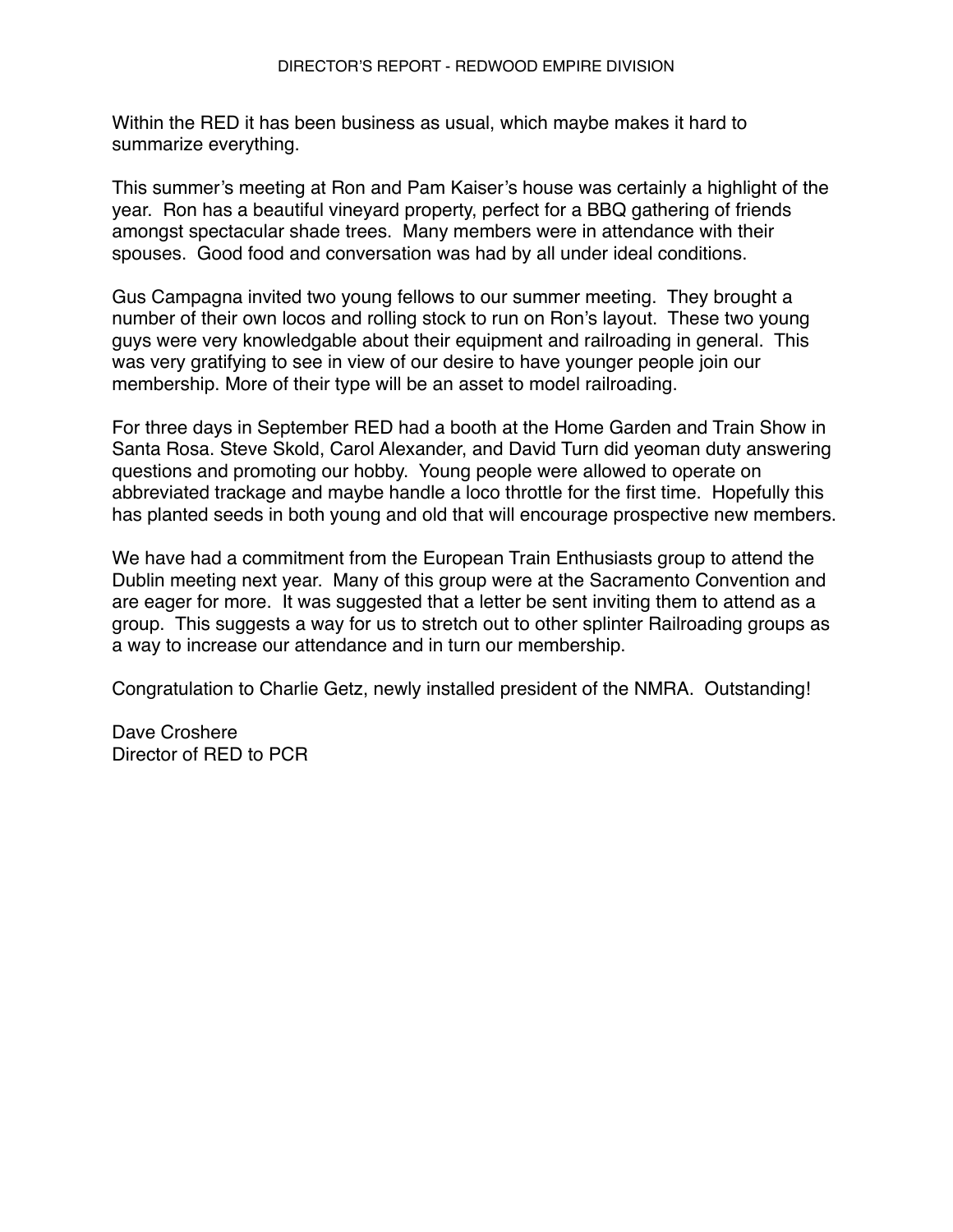#### **Audit Committee Report** October 20, 2012

A representative of the audit committee examined the books and most recent bank statements of the Pacific Coast Region. The region maintains two bank accounts; a general checking account, and an account with sub-ledgers for convention activities and to support services to be provided to life members. The separate savings account for life members was eliminated when interest rates on the term account became minimal.

The region's books were found to be in good order and all accounts have adequate balances to cover anticipated needs.

Procedures for the review included:

- comparing the ledger to bank statements  $\bullet$
- reviewing the most recent bank statement reconciliations  $\bullet$
- verifying invoices and receipts to the bank statements for a sample of receipts and  $\bullet$ expenditures.

All outstanding checks as of the audit date were for distributions to the Division's for membership dues allocations.

Respectfully submitted Dennis Stokely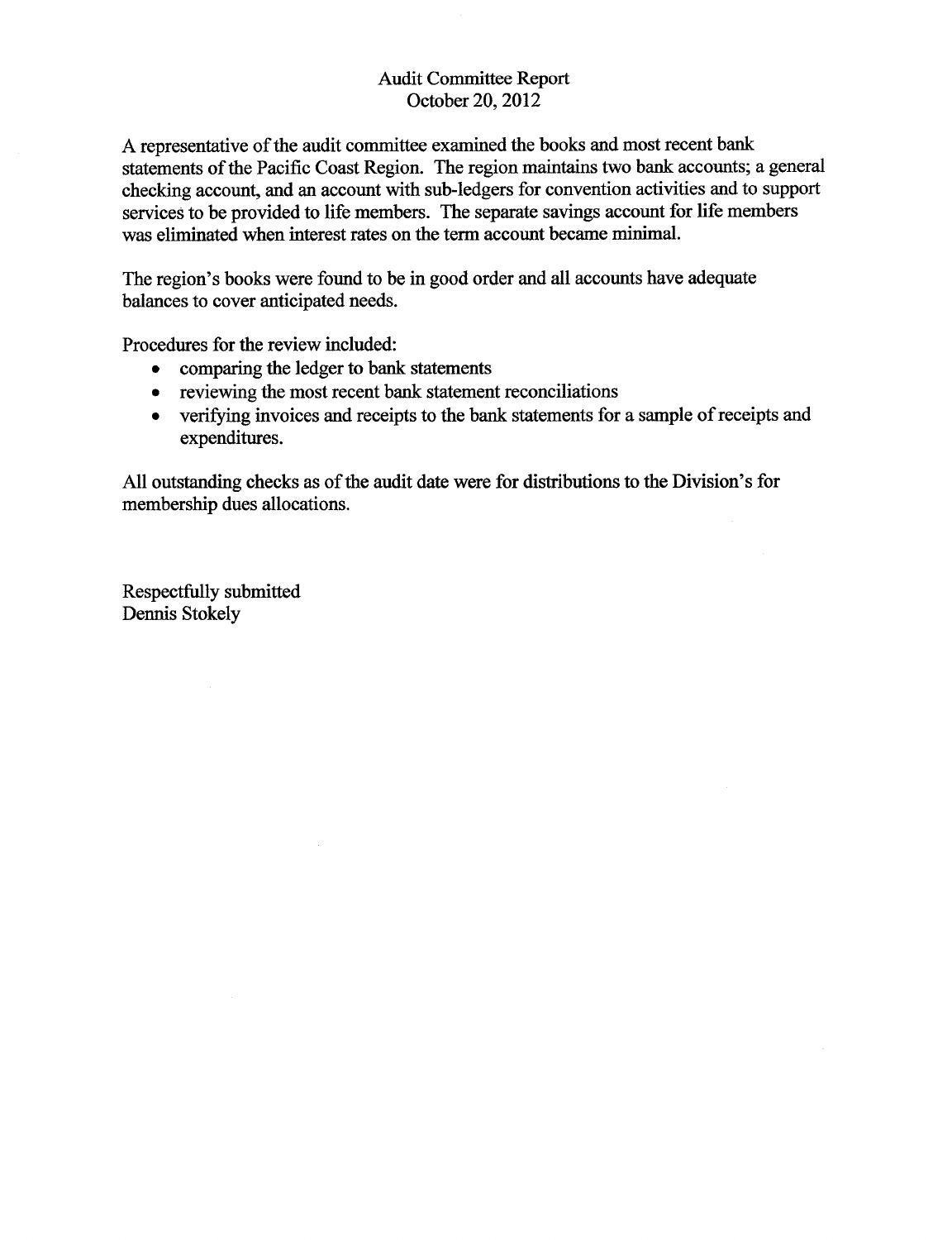#### **CONVENTION DEPARTMENT REPORT Submitted October 20, 2012**

#### **Siskiyou Summit**

#### Medford, OR with PNR May 2-5, 2012

The convention was a roaring success with total registration of 338. Jim Providenza, cochair from the PCR and Ed Liesse co-chair from the PNR are to be congratulated for a job well done. Registration breakdown was 161 from PNR, 119 from PCR, 15 from other regions and 43 non-rail.

The concerns I had about the hotel agreement and attendance were fortunately not an issue.

#### **Iron Horse Express**

#### Dublin, CA April 3-7, 2013

Current registration for the convention is 70. Additionally, one and almost two of the outside activities are already fully filled. We expect to have two modular and a trailer layout on site in addition to layout tours. Beverly Lane, local historian and curator of the Danville Museum, has agreed to be our banquet speaker talking on Electric Railways in Contra Costa County before BART.

We will have a limited tour of the hotel facilities today, due to a dog show being held in the main ballroom.

#### **NAME??**

#### San Luis Obispo, CA April 30 - May 3, 2014

The convention will be held at the Sands Hotel in San Luis Obispo, with the banquet at the Santa Margarita Ranch. This is the same venue as the 2001 convention.

In addition to the banquet and live steam operations at the Santa Margarita Ranch, convention activities will include a winery tour and Amtrak excursions.

The registration rate, which will include the Santa Margarita Ranch visit and banquet, has not been finalized as of this date.

#### 2015

#### **Coast Division**

I will be working with the new Convention Department Manager to begin recruiting a 2015 chairman shortly.

Respectfully submitted,

Dennis Stokely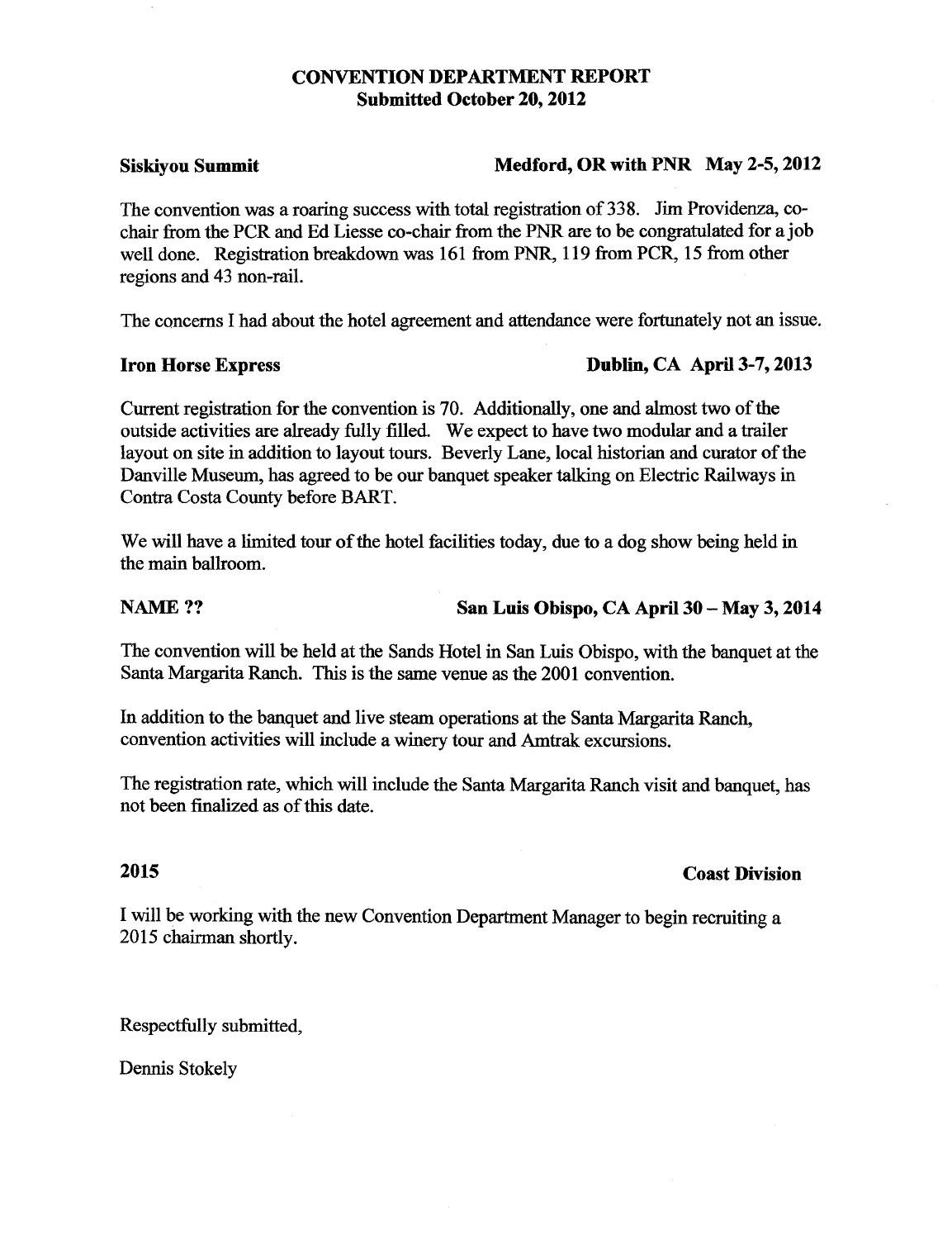- To: Pacific Northwest Region Board of Directors Pacific Coast Region Board of Directors
- From: Ed Liesse, Co-Chair, Siskiyou Summit 2012 Jim Providenza, Co-Chair, Siskiyou Summit 2012
- Date: June, 2012
- Re: Co-Chairs' Final Joint Report, Siskiyou Summit 2012, the Joint PNR / PCR Regional Convention.

#### Summary:

'Siskiyou Summit 2012', the Joint PNR / PCR Regional Convention was successfully held in Medford, Oregon, this last May  $2^{nd}$  through  $5^{th}$ . We would like to start this report by saying that from our perspective the convention was a complete success; programmatically, financially and interpersonally.

#### The importance of volunteers:

This convention would not have been possible without the whole-hearted efforts of the volunteers from each region who formed the convention committee and did the majority of the heavy lifting in the year preceding the convention. Most major activities had joint co-chairs and this generally worked well.

Since this was a joint convention and the two regions handle a number of things differently, this required a degree of cooperation and willingness to compromise that is not usually needed in running a convention. Two examples will suffice to make the point. Contests / AP Judging: PNR does merit award judging separately from the contest. PCR has traditionally combined the two. PCR and PNR also have some different categories in their contests, and use different strategies for the actual awards. Non-Rail: PCR has always had a strong Non-Rail program; PNR has not.

For the Contests and AP Judging, 4 co-chairs had to work out the differences and come up with a plan acceptable to both regions representatives. For Non-Rail, it was an opportunity for PNR to try something on a scale they had not attempted in the past.

#### A unique convention:

Siskiyou Summit 2012 was unique in a number of ways, besides being the first joint convention between the two regions. The first and biggest was the decentralized nature of the work of the convention committee, and the use of technology to make up for the lack of face-to-face meetings. The committee had two in-person meetings prior to the convention. They were held on different days during the NMRA 2011 convention in Sacramento, which allowed most committee members to at least meet each other face to face.

All the rest of the main committee work was handled by email. Committee members were asked to route copies of all correspondence to the Co-Chairs. As it turned out this functioned well and had the added benefit of retaining copies of correspondence and decisions automatically. It had been our intention to use Skype to hold regular committee meetings but very few committee members used or felt comfortable trying to install this web application. The Co-Chairs and the Webmaster did hold a series of weekly Skype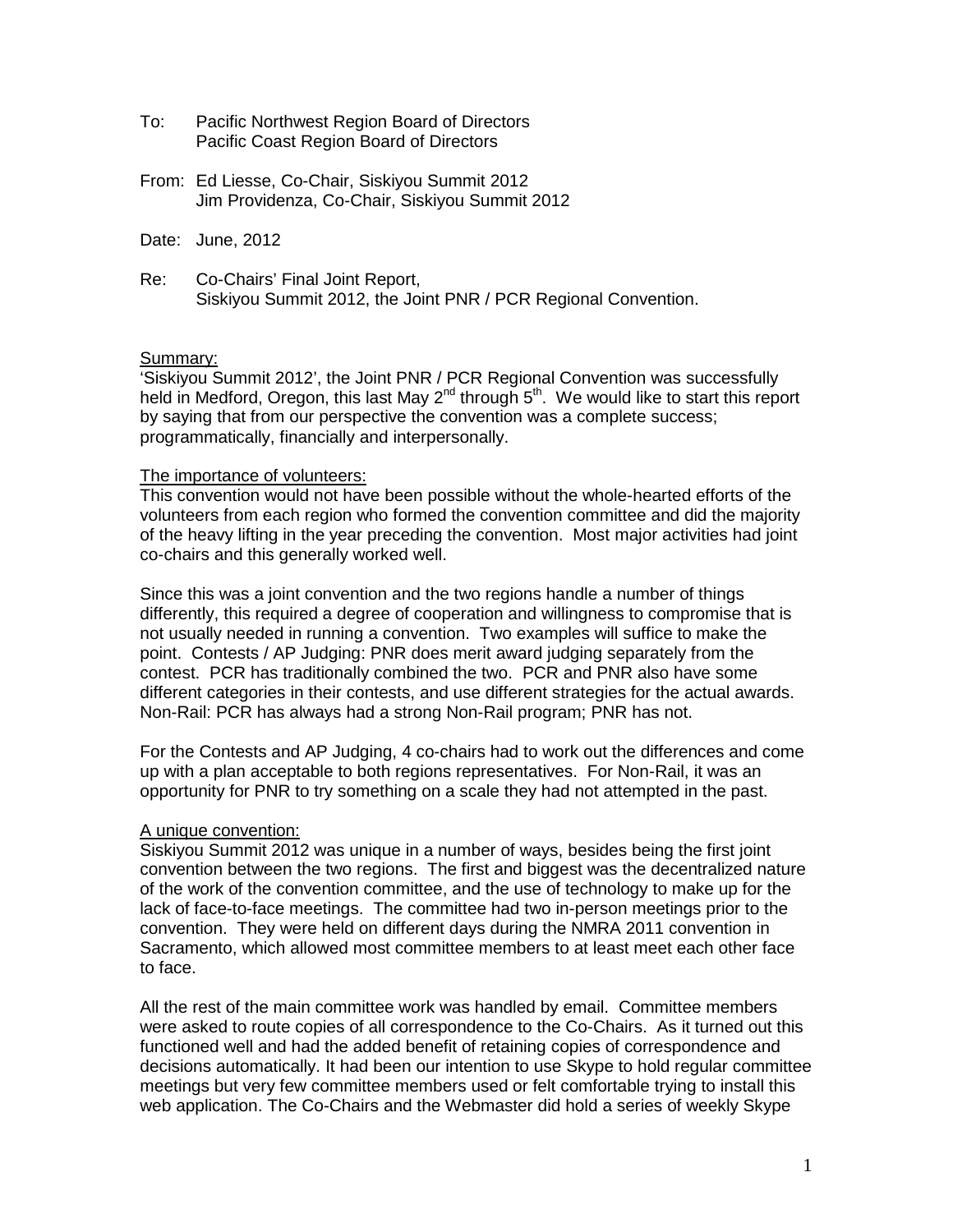conference calls during the last two months leading up to the convention. These were invaluable for identifying areas that needed more work or attention in coordinating and delegating assignments.

Another major departure from the norm was that there was only one committee member who lived anywhere near the city where the convention was to be held. Our local convention coordinator, Bruce McGarvey, was invaluable and the convention could not have been held without his hard work and contacts in the area. His on-site work with the hotel, with local businesses, and with the model railroad manufacturers in the area was crucial.

The other key to the success of the convention was the selection (and willingness) of experienced members of both regions to head the various committees. This level of experience is what allowed the various committee co-chairs to work together even though they may have only met each other once.

Finally, we were very fortunate to have outstanding cooperation from the hotel staff throughout the convention.

#### Other differences:

- Convention days Convention ended Saturday night with the banquet as it was anticipated most attendees would have long travel times to return home
- Changes in days / times for BOD and Annual meetings for both regions due to need to work the schedule to accommodate different days
- There was a lack of home layouts for layout tours and/or operating sessions, due to local conditions – most local modelers belong to the Rogue Valley Model Railroad Club
- Security after costing out several alternatives we worked out an agreement with the hotel to allow us to have the locks changed on all the rooms that we felt needed security – clinic, contest, convention office, Sidetracks. We retained the only keys to the new locks until the convention was done
- Banquet This was changed to a buffet with three entrée choices plus salads, starches and desserts making the initial selection easier for attendees and the registrar
- Registration fee Unlike several of the previous PCR conventions, the convention registration fee was kept as low as possible by excluding optional activities such as the Train Mountain tour and the banquet from the base fee

#### Other things that went well:

- Train Mountain bus tour
- Having local manufacturers able to display even without a train show
- Prototype tours even if they were restricted in size
- Ice cream social mixer was well received: the entertainment was enjoved by all

Things to do differently the next time around:

- Less restrictions on the committee in the MOU
- Equal sharing of risk / profit on a per capita attendee basis
- Regions to purchase tablet computers and lock cables to be permanently assigned to the LCD projectors they now own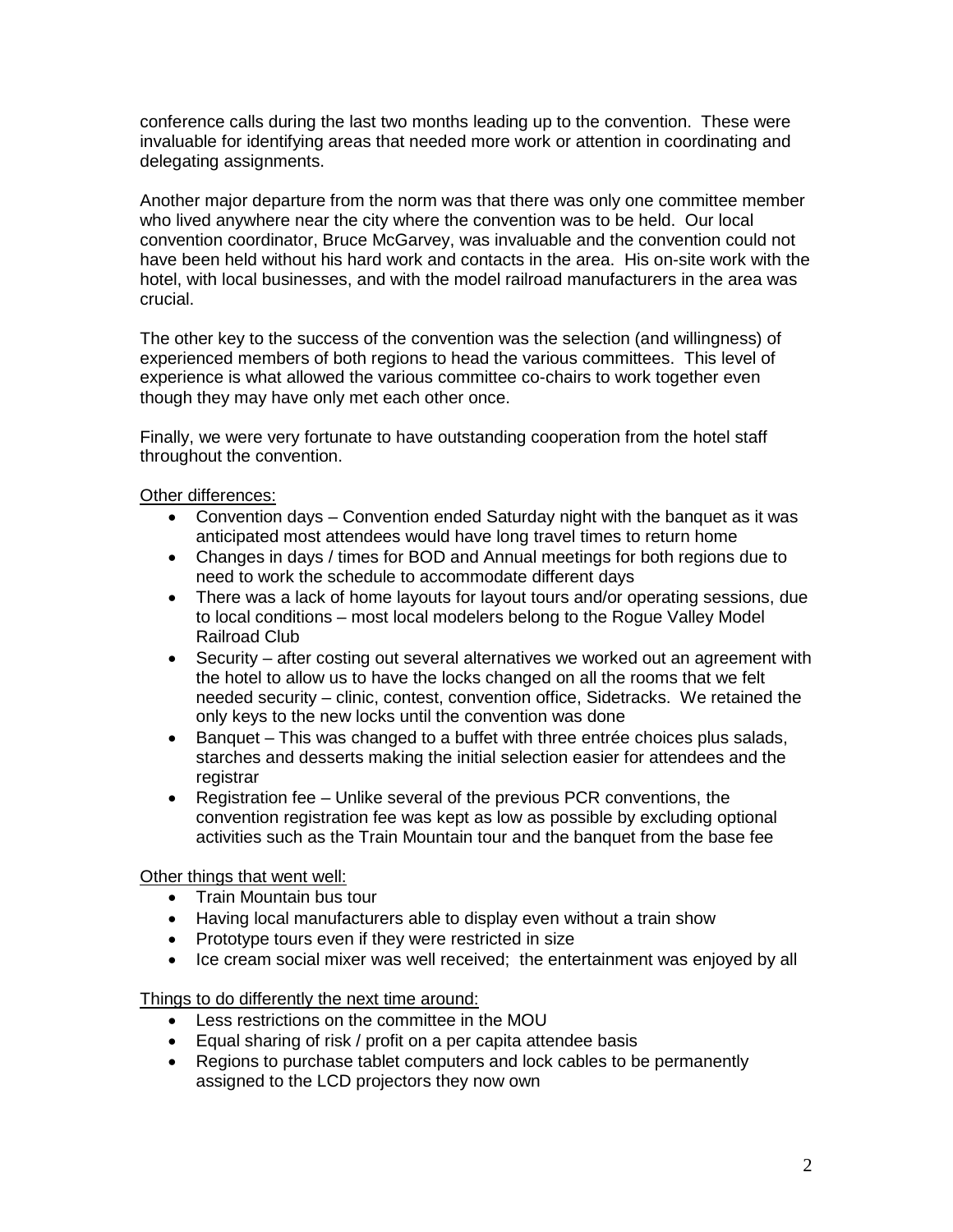- Survey both regions to predetermine possible future sites; how far is each region willing to travel to attend
- Start planning at least two, preferably three years ahead
- Selection of compatible Convention Co-Chairs crucial to success of convention
- Registration data needs to be easily accessible for decision making
- Search out potential program advertisers early

#### Final numbers:

- Attendance
	- $O$  PRN 161
	- $O$  PCR 119
	- o Sidetracks (Non-Rail) 43
	- $o$  RMR 7
	- $o$  PSR 5
	- $\circ$  Australasian 3
- Financial the final financial report will be completed some time in November of 2012 when the books are closed and the Oregon corporation set up for the convention is dissolved. However, we feel we should report that the convention was a financial success.
	- o The terms of the MOU called for repayment of the regional loans, then a payment of a 'head tax' to each region based on the number of convention attendees registered from each region; any remaining income to be distributed to PNR in light of the fact that per the MOU PNR assumed the risk of any shortfall.
	- o The loans and the 'head tax' have been paid in full to both regions. The convention treasurer is currently holding the remaining income to make sure he can cover any outstanding expenses from the committee chairs. Remaining funds will be distributed to PNR when the books are closed.

Recommendation:

Do it again! Say in  $5 - 7$  years.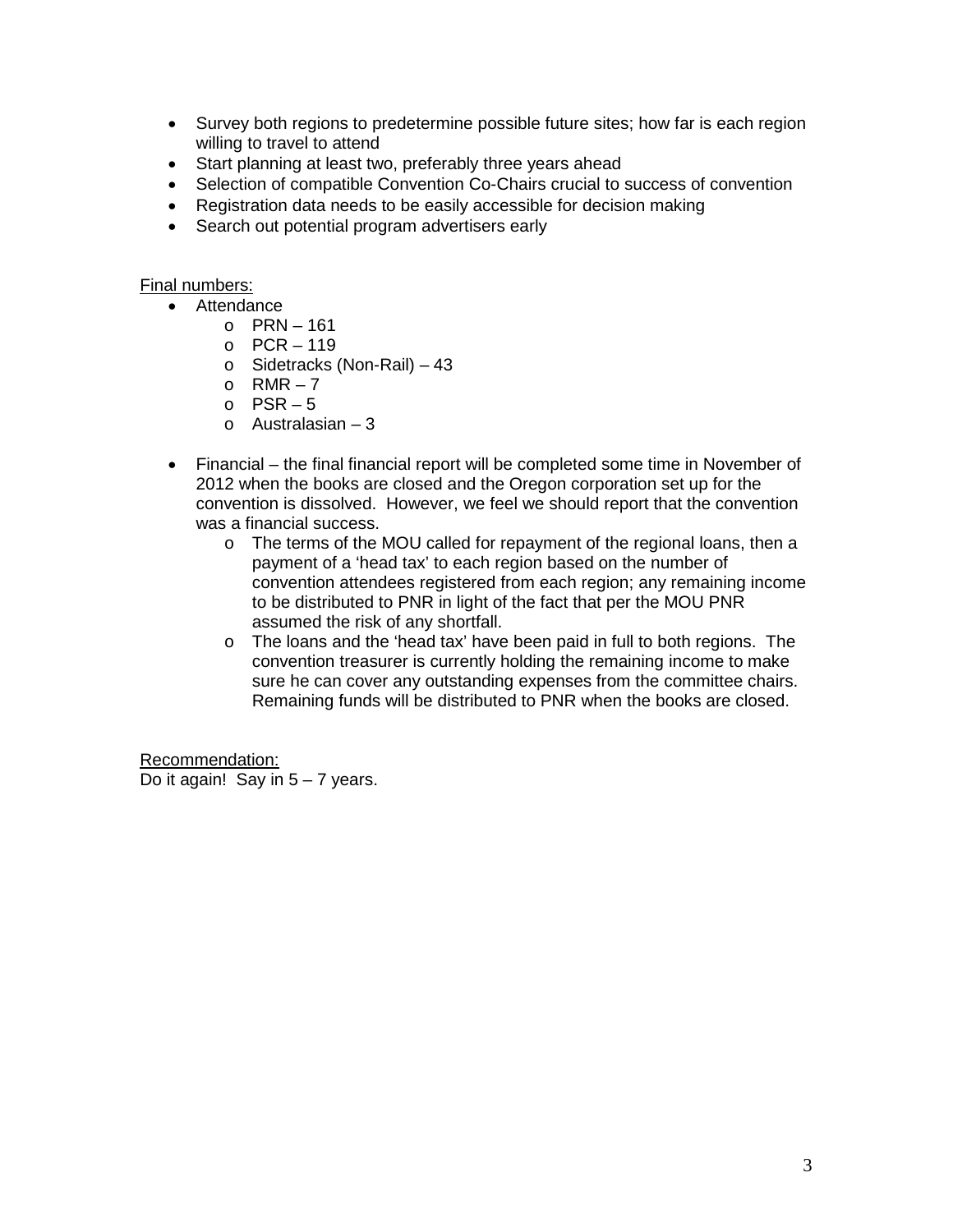# **Questions asked of Committee for Feedback**

#### **1. What went well?**

*Huston* – clinics, meetings, banquet, everything else

*Aymar* - thought contest ran pretty smoothly considering adjustments for both region, good representation of judges, good number of entries, good judges luncheon, computerized registration program worked well, having on-site (in room) printing capacity is a "must" for any convention *Neumann* – good SIG clinic program with strong participation, good organized ops sessions and drive-out tours, clinic chair familiar with SIG needs

*Hamilton* – check in and large number of models for AP, 5 – two person teams finished in less than 2 hours, modelers were in the room for discussion

*Stephens* – thought registration went very well, experienced helpers were great

*McGarvey* – overall everything, attendees seemed to enjoy time with manufacturers *deSteese* – practically everything, co-chair hit it off and worked well together, co-writing the contest description to blend both regions, excellent web-master, PCR's computer savvy helpers, ideal venue with space for wide aisles, second photo rack, enough judges for everything

*Auburg* – clinics came off remarkably well with very few problems, clinicians prepared and well received, 37 clinicians presented 53 different clinics and a total of 78 presentations

*Grenier* – almost everything, Auburg did outstanding job scheduling the clinics, very few scheduling changes for the website, everyone provided information when asked, website was "go to" place for accurate up-to-date information

*Madsen* – room was perfect, hotel staff very helpful providing water and moving furniture when needed

*Williams* – more than enough door prizes, leftovers were split between regions for their next conventions

# **2. What were problem areas?**

*Huston* – lack of one cable for a projector, clinician who do not have a watch

Aymar – not enough time between judging and award ceremony, AP judging separate from contest *Neumann* – general lack of layouts available for viewing

*Hamilton* – didn't get message out that modelers were welcome to attend during evaluation, needed better lighting (as usual), insufficient space on evaluation forms for comments to modelers

*Stephens* – stuffing registration packets had some errors but easily fixed

*McGarvey* – registration desk and tour assignments never clear on objective

*deSteese* – minor problems due to differences in region approaches, computerized reports need some tweaking

*Auburg* – the ad hoc nature of the A/V equipment, borrowed laptops and projectors, not all compatible *Grenier* – none with the website

*Madsen* – not enough signage

*Williams* – soliciting door prizes, ideally should visit potential donors, finding e-mail addresses is a significant chore, also solicited members with results so-so

#### **3. What did you need that you didn't have or get?**

#### *Huston* – nothing

*Aymar* – had everything asked for and more

*Neumann* –nothing that could have been done by anyone on the committee

*Hamilton* – nothing, contest staff did a good job, room good

*Stephens -*

*McGarvey* – time to attend clinics

*deSteese* – essentially nothing, maybe a few more helpers for relief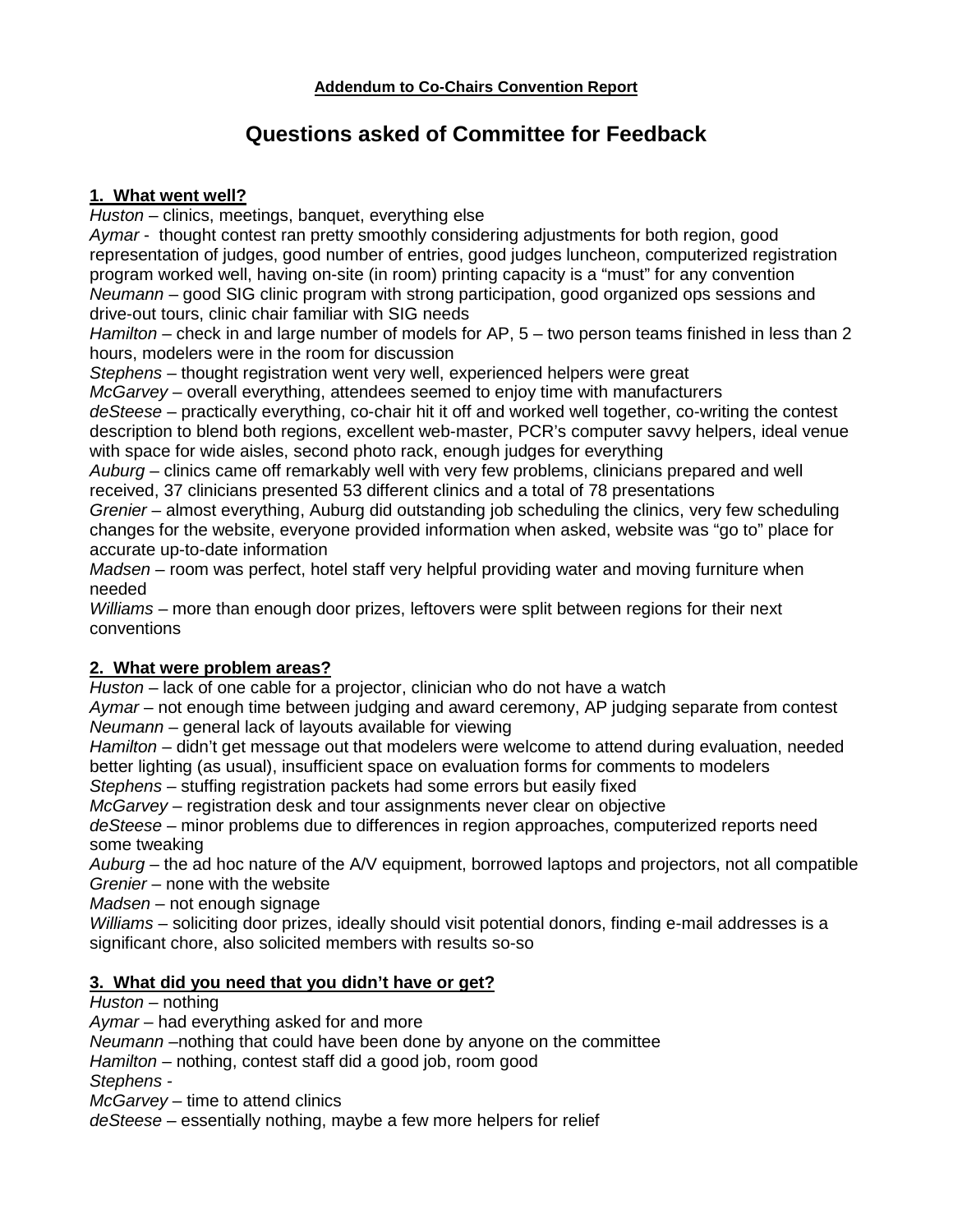*Auburg* – recommend regions invest in a pair of cable locks for each expected clinic room for equipment security

*Grenier* – nothing

*Madsen* – nothing

*Williams* – difficult to get agreement from counterpart on how to conduct campaign

#### **4. What would you do differently if you were to do it again?**

*Huston* – locate that damn cable

*Aymar* – do judging on Friday for more time to tally up scores, place ribbons next to models for 1<sup>st</sup>,  $2^{nd}$ ,  $3^{rd}$  so entrants know, have "meet the builder" social in contest room Friday night for questions by attendees

*Neumann* – ops session at Train Mountain?, if available have "design layout list" tours

*Hamilton* – wider advertising about AP evaluation available and desire for modelers to be present *Stephens* –

*McGarvey* – have local person handle tour assignments at registration desk, try to attend more clinics *deSteese* – coordinate paperwork management in advance to preclude region differences, have a locally resident convention committee

*Auburg* – get the security cable locks

*Grenier* – locate the contest desk adjacent to electrical outlets,

*Madsen* – stash coffee under the table to keep co-chairs awake, better coordination of tours and signups, have prepaid tickets, list tours early along with non-rail lunch

*Williams* – see if anyone has a better idea how to do this, create a better process for door prize pickups

#### **5. How do you feel it went for you not having face-to-face meetings?**

*Huston* – I think it went very well. I'm sure there were some difficulties, but I didn't see them *Aymar* – very well in our case

*Neumann* – used to working in "virtual organizations"

*Hamilton* – one of the better organized conventions after initial bugs worked out *Stephens* –

*McGarvey* – interesting experience but manageable, if needed just phoned

*deSteese* – not a real problem after establishing early rapport via e-mail

*Auburg – surprised that we planned and executed a convention without face to face or telephone meetings, true testament to staff volunteers' taking responsibility for their respective areas and "getting it done", also testament of e-mails to substitute for meetings in keeping key people informed*

Grenie*r* – LOT better than would have expected, most I attend are via Skype, first one where it was all e-mail

*Madsen* – just fine, e-mailing was great because everyone can address the issues and have it in writing for reference

*Williams* – no issue at all

#### **6. Did the e-mail correspondence work ok?**

*Huston* – I have to say yes, from my point of view *Aymar* – yes *Neumann* – yes *Hamilton* – yes *Stephens* – *McGarvey* – seemed to work ok, lot of e-mails accumulated and hard to know which to keep, did everyone get copied on what they should have *deSteese* - worked well, provided a complete record of transactions, kept focus on job *Auburg* – yes, - in spades! *Grenier* – yes, much better than expected *Madsen* – just fine *Williams* – fine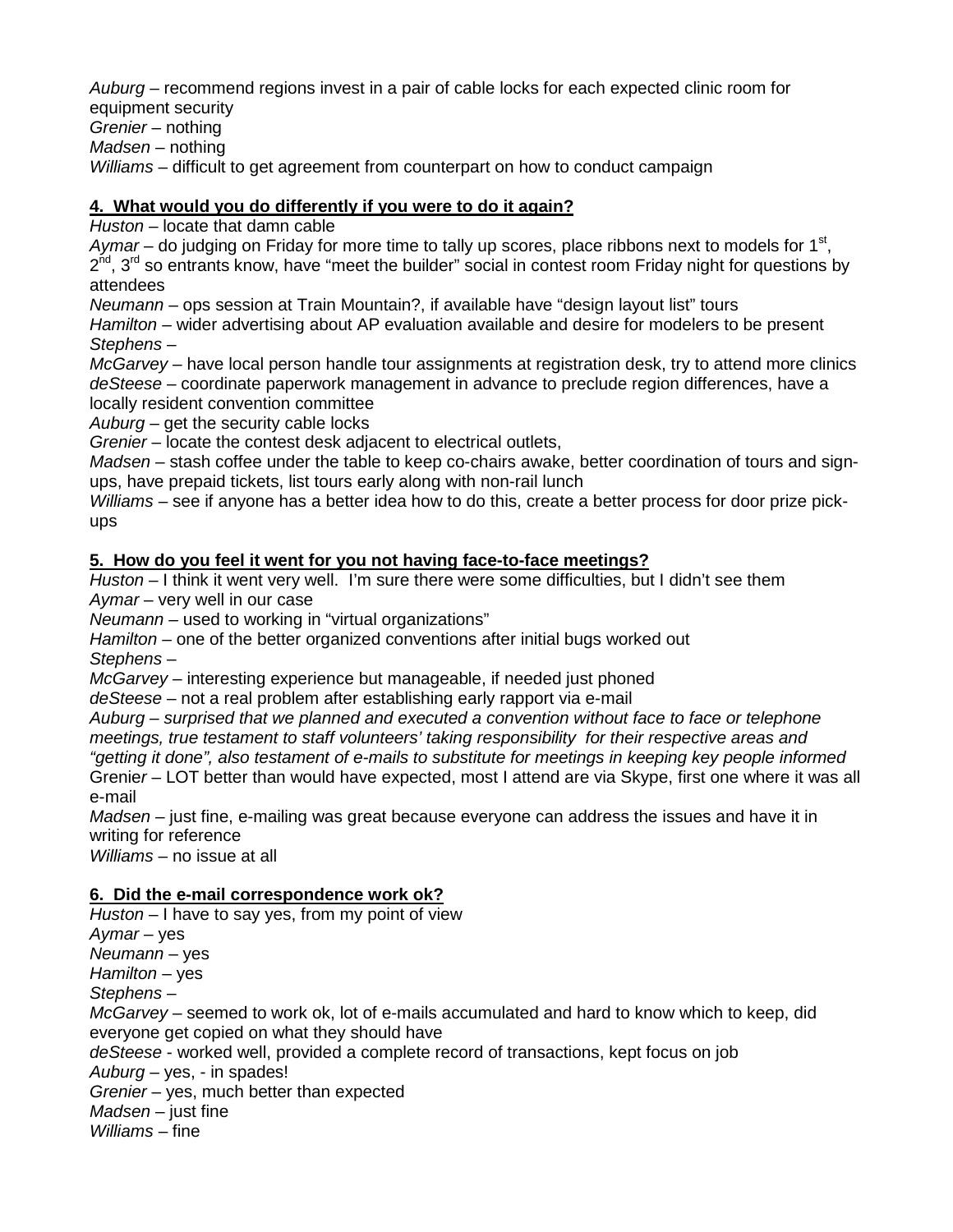# **7. Were there things that Jim and Ed didn't do or that could be done better?**

*Huston* – you two were fabulous *Aymar* – don't change anything *Neumann* – no *Hamilton* – higher sales level for AP and modelers presence in room during evaluation *Stephens* - *McGarvey* – not aware of anything *deSteese* – no, provided all we needed and more, advanced room set-up most helpful, security arrangements good *Auburg* – no, one or the other were always around or available to answer question, make decisions and smooth things out *Grenier* – maybe a little more involved at times *Madsen* – no *Williams* – don't think so

#### **8. Should the two regions consider doing another Joint Convention in the future?**

*Huston* – yes, I think this one showed is works when you have people who are ready, willing and able *Aymar* – yes, distance to attend would be potential problem

*Neumann* – yes, but might consider going deeper into the heartland of the regions for better base of layouts and/or prototype tours

*Hamilton* – absolutely, exchange of knowledge and fellowship was great, result of how it worked for us should be a Primer for other regions

*Stephens* –

*McGarvey* - yes, great opportunity to share info and meet folks from north to south *deSteese* – yes

*Auburg* – need to be on the lookout for a repeat sometime in the future

*Grenier* – yes, PCR should host next time

*Madsen* – maybe every 5 years, invite each other to the others' conventions

*Williams* – absolutely

#### **9. What did you like about the convention?**

*Huston* – the clinics, followed closely by the wide variety of other activities available *Aymar* – liked the professionalism of the volunteers, didn't take part in other activities *Neumann* – like the Rogue Valley area, facility was well suited and reasonably priced, getting to meet

new (PNR) people, seeing old out-of-region friends, good local guys on the ground, good to mix it up a little

*Hamilton* – had a great time, met a lot of fellow modelers, exposed to new inventory of clinics, got to Mecca (Micro-Trains)

*Stephens* –

*McGarvey* – good meeting folks from different areas, made new acquaintances, good variety of clinics *deSteese* – becoming acquainted with and appreciating talents of people we normally would never meet, seeing old friends again

*Auburg* – enjoyed most aspects of the convention even though not able to get out much

*Grenier* – getting to see old friends and make new ones in PNR, the personal interaction

*Madsen* – ice cream social was the best ever, live entertainment made it feel very special, Sidetrack room location was great

*Williams* – operating opportunities but could not participate due to convention responsibilities

#### **10. Was anything done at this convention that you'd like to see at future conventions?**

*Huston* – everything…it was great

*Aymar* – keep the "judges lunch" feature intact, make the "awards banquet" the "awards banquet" so we don't have to rush through the presentations

*Neumann* – little trade show was nice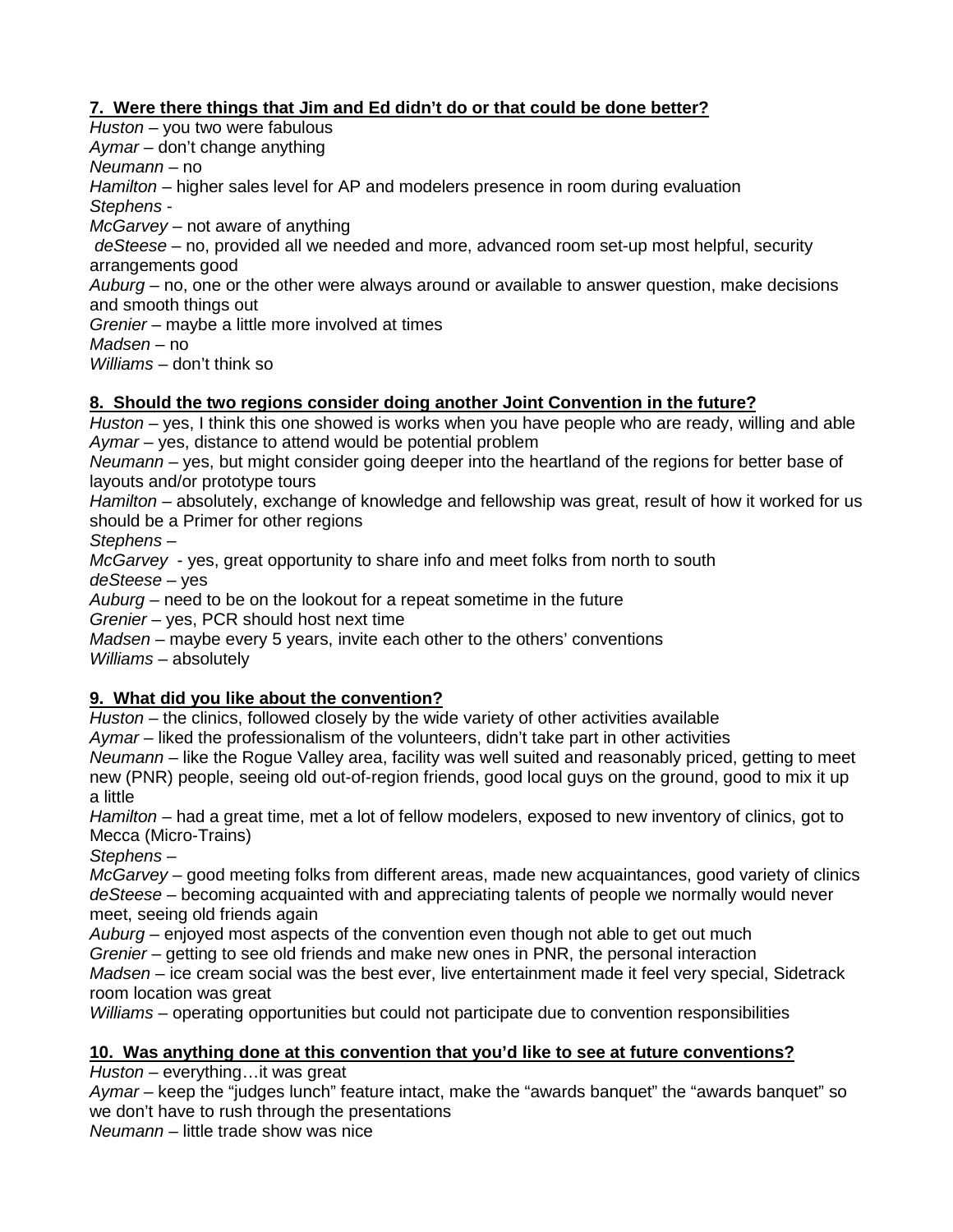*Hamilton* – assign venue selection to a select group (no more than 3) and then execute *Stephens* –

*McGarver* – believe the ice cream social went well for folks to meet and visit

*dsSteese* – everything, for PNR the arts and crafts should be offered again in the contest, possibly adopt PCR's full inventory of generic plaques process

*Auburg* – good mix of activities and functions, reception was well done and well received and should become a regular function

*Grenier* – the ice cream social, good way to meet and talk with people early in the week *Madsen* –

*Williams* – nothing can think of

#### **11. Was anything done at this convention that should** *not* **be done at future conventions?**

*Huston* – not that I am aware of

*Aymar* – should have sit down, served meal for banquet, tables in contest room need to be raised higher

*Neumann* –

*Hamilton* – reduce initial haggling by the Boards, demonstrate trust in the other guys ability to plan and prepare for a convention, make broad agreements early to allow effective planning (location and dates, see money, co-chairs), then Boards get out of the way and let the committee do their job *Stephens* –

*McGarvey* – no

*deSteese* – need to consider cross-impact of simultaneously scheduled events (tour on Thursday) conflicted with normal contest entry check-in

*Auburg* – can't think of anything to dump

*Grenier* – having clinic rooms located on a different floor at opposite ends of the building without an elevator

*Madsen* – better hotel maps

*Williams* – door prize process

#### **12. Any addition comments?**

*Huston* – the lack of layout tours was a bit of a drag

*Aymar* - nope

*Neumann* –

*Hamilton* – disappointed that PNR is so widespread that another "joint" will be hard to set up, maybe next move is a "west coast" effort with PNR, PCR and PSR

*Stephens* – thought it was a very well run convention, appreciated opportunity to work registration end *McGarvey* – would have been better to have had the tour sign-ups through the registration program, need that information sooner to set up tours

*deSteese* – one of best conventions in recent memory, amazed it could be done without resident local committee

*Auburg* – nope, very well balanced and done convention

*Grenier* – no

*Madsen* –

*Williams* – think it worked well, encouraging for future joint conventions, timing and location would need work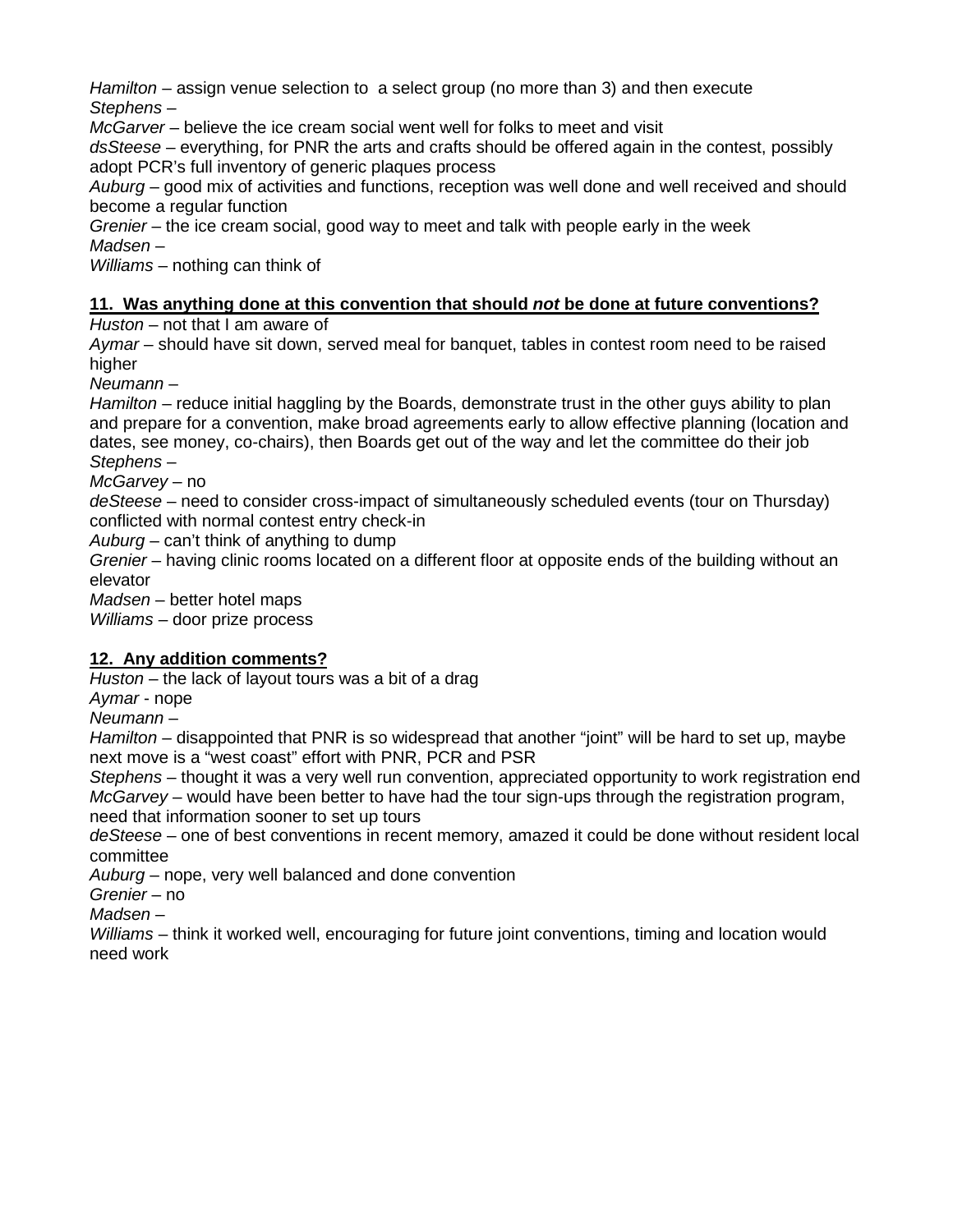October 20, 2012

PCR BOD- Contest report

The PCR/PNR co-sponsored Contest at Siskiyou2012 was a resounding success. John DeSteese and myself ( co-chairs ) worked well together, in the process ironing out discrepancies between the two Regions and achieving a well balanced compromise of Contest rules to the benefit of the two Regions. We were able to stay well within the budget given, even including the judges complimentary sit down lunch. It is my recommendation based on the experience of Contest, that a joint Convention with PNR would be again a success.

Looking forward to the "Iron Horse" Convention in Dublin.

I would like to have some funds devoted to the purchase of "white linen" gloves for the judges to wear while inspecting the models, as well as 5 portable lamps ( one lamp per judging team ) helping an aging group of judges see a little better ( usually overhead lights leave much to complain about ).

Respectfully submitted

Joseph Giuseppe Aymar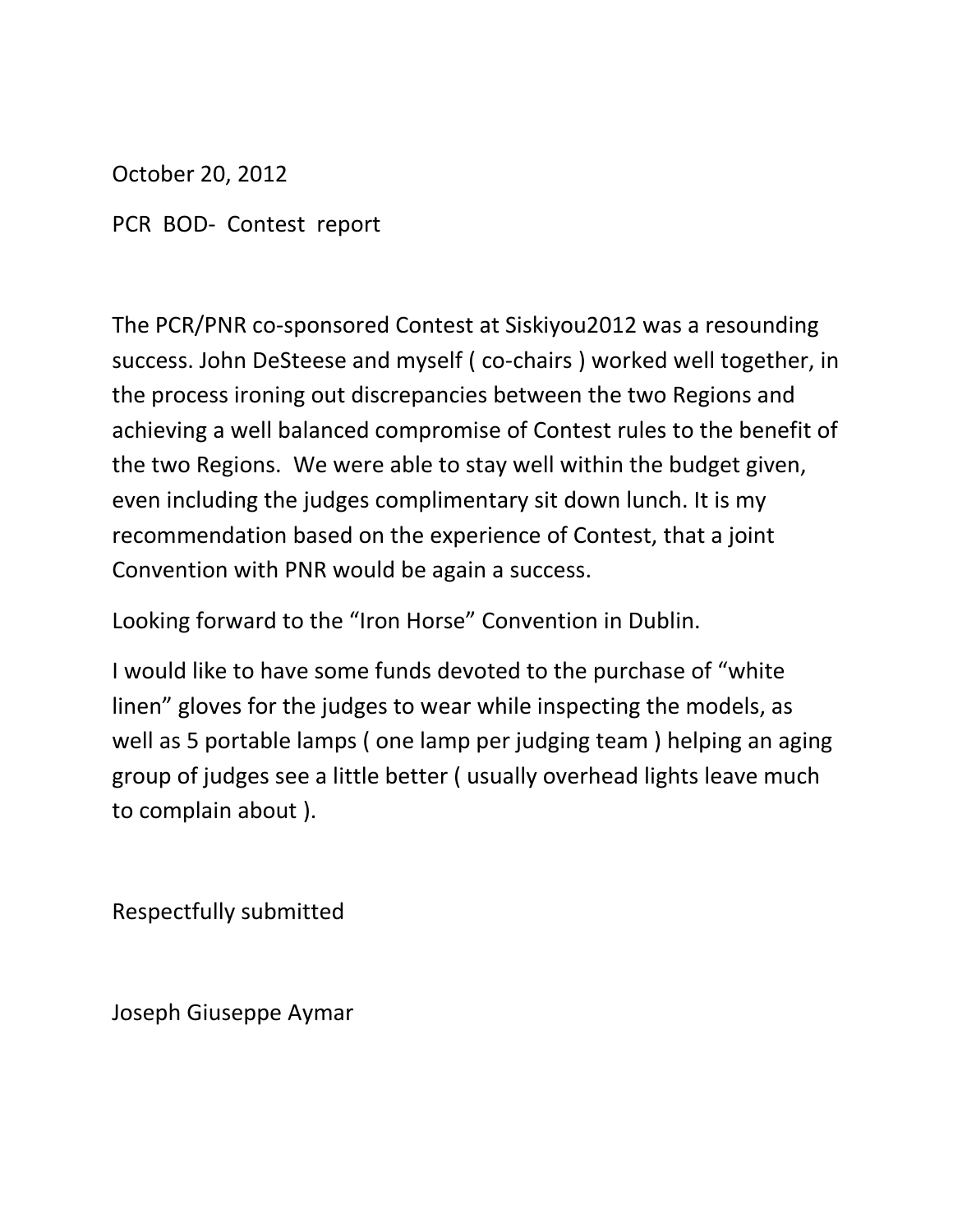

# **PACIFIC COAST REGION**

# **OF THE NATIONAL MODEL RAILROAD ASSOCIATION**

# **BOD Meeting Unfinished Business**

As of October 20, 2012

# **ISSUE: Written Agreement with 21st Century Limited Inc.**

# **Current Issue/Status**

There are 2 issues:

- 1. The board approved having a PCR member on the  $21<sup>ST</sup>$  Century Limited Board. This is subject to ratification by the  $21<sup>st</sup>$  Century Limited Board. (See BOD 2010-10-23 Meeting notes.) This has not been done. We are holding for  $21<sup>st</sup>$  Century Limited confirmation.
- 2. Need to discuss the  $21<sup>st</sup>$  Century Limited being a "foundation" arm of PCR. This would have to be a joint agreement between the two boards. (See BOD 2012-05-02 Meeting notes) Secretary Crawford is to check with other organizations which have foundations to see how they do it.

# **History**

#### **BOD 2010-04-28 Meeting:**

Director Houlihan requested that the PCR be named as the benefactor if  $21<sup>st</sup>$  Century Limited were to be dissolved. We also floated the idea of having a PCR rep on the  $21<sup>st</sup>$ Century Limited Board. Ray deBlieck was receptive.

 $21<sup>st</sup>$  Century Limited Chairman Ray deBlieck gave a copy of the following  $21<sup>st</sup>$  Century Limited corporate documents to President Plies, which the secretary will distribute to the Directors separately:

Articles of Incorporation Statement of Purpose and Position Investment Policy Bylaws

We agreed that Ron Plies and Ray deBlieck will meet to bring to the next board meeting a resolution of the issues between PCR and 21<sup>St</sup> Century Limited.

#### **BOD 2010-10-23 Meeting:**

Convention Chair Ray deBlieck noted that we do not have an agreement, but that  $21<sup>st</sup>$ Century Limited, Inc. sees itself as the PCR "Foundation." Tom Crawford noted that in another organization he is involved with, Jobs Daughters, they have a separate "foundation" and we agreed that Tom would look into how that relationship works to see if we can learn something.

Ray stated that  $21^{st}$  Century Limited, Inc. will change their by-laws to say that if  $21^{st}$ Century Limited, Inc. is dissolved, PCR will receive all of the assets.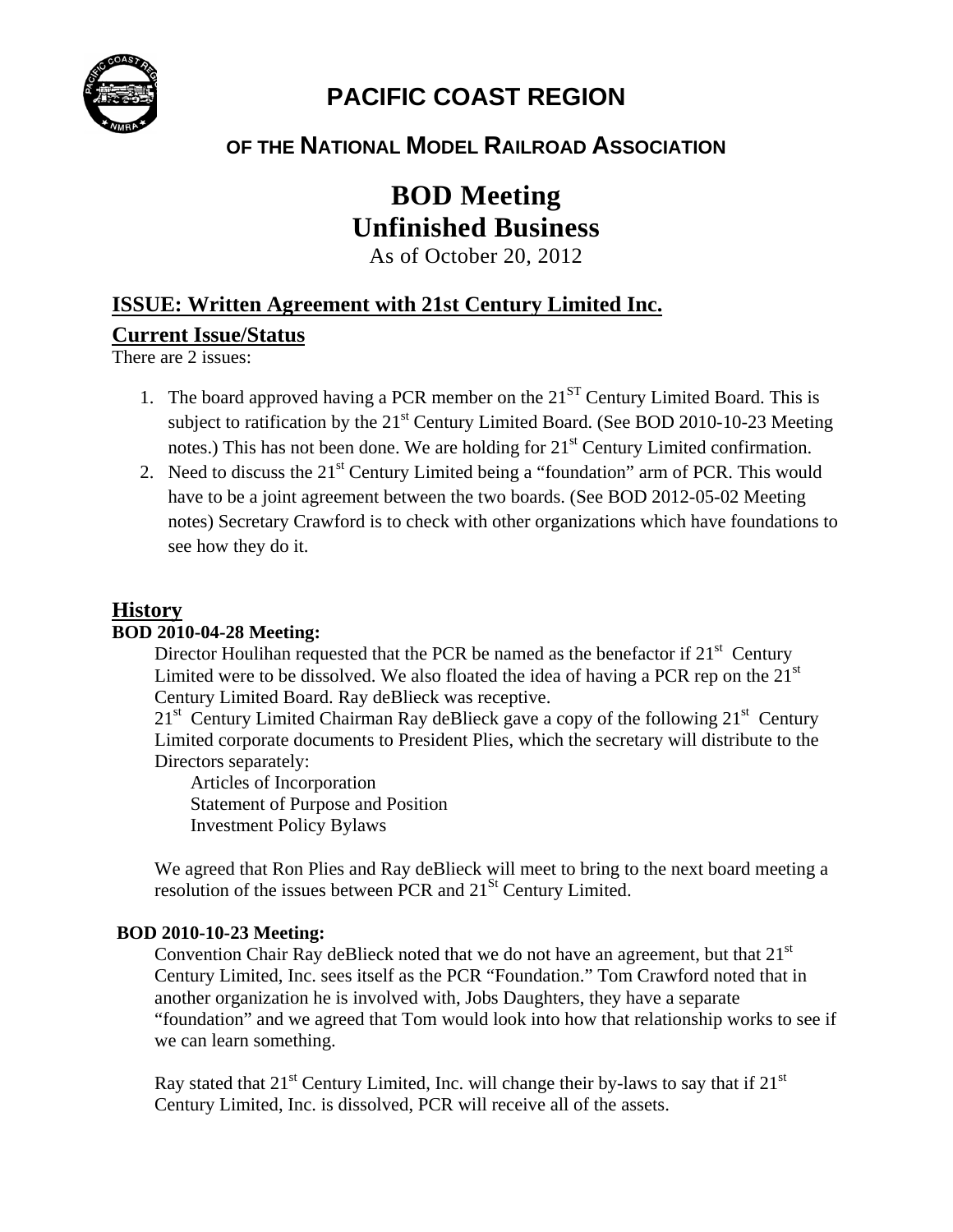**IT WAS MOVED** by Vice President LaTorres and seconded...

**THAT** "The President of the PCR shall appoint a member to sit on the 21<sup>st</sup> Century Limited, Inc. Board of Directors. This person's appointment shall be ratified by the PCR Board. This person shall serve for the President's term in office."

#### **THE MOTION WAS APPROVED** on a voice vote.

It should be noted that the existence of this position must be ratified by the  $21<sup>st</sup>$  Century Limited Board.

#### **BOD 2011-05-13 Meeting:**

The 21<sup>st</sup> Century Limited Board has not yet ratified the agreement to have a PCR member of the 21<sup>st</sup> Century Limited Board.

#### **BOD 2012-05-02 Meeting:**

Ray deBlieck says that 21<sup>st</sup> Century Limited wants to be the "foundation" arm of PCR. He is looking at potential projects. He wants a PCR rep on the  $21<sup>st</sup>$  Century Limited Board.  $21<sup>st</sup>$ Century Limited now has deposits of roughly \$140,000. This will be an October 2012 Board meeting agenda item.

#### **BOD 2012-10-20 Meeting:**

Ray deBlieck will meet with Pat LaTorres separately on ideas he has.

# **ISSUE: Income Augmentation/Branch Line Costs**

# **Current Issue/Status**

The cost of the Branch Line exceeds the \$6 per subscription income we get. We need to identify ways to cover these costs. There is a tabled motion to increase the subscription fee to \$12. The most recent decision was that VP Merrin will work with Gus Campagna to come up with a plan.

# **History**

# **BOD 2011-05-13 Meeting**

Director Alexander asked if we can come up with a way to augment our income. President Plies authorized Pat LaTorres, Carol Alexander and Ray deBlieck to be an ad hoc committee to look into ways to do this.

# **Tabled Motion re Branch Line Subscription Fees**

**IT WAS MOVED** by Director Houlihan and seconded... **THAT** "The subscription fees for the *Branch Line* be raised to \$12/year."

After some discussion it was decided that the previously mentioned ad hoc finance committee should look into this along with other options.

**IT WAS MOVED** by Vice President LaTorres and seconded...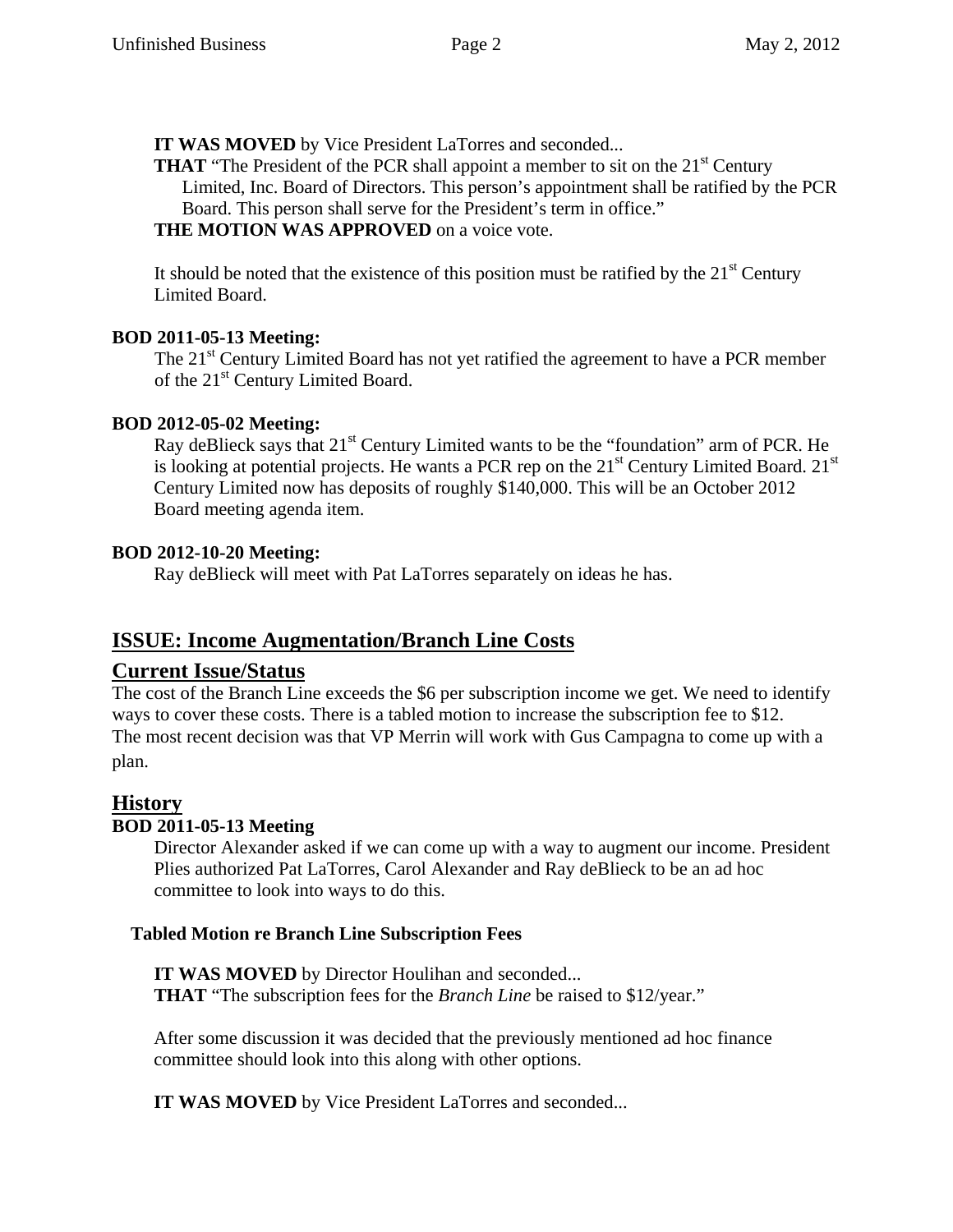#### **THAT** the motion be tabled.

**THE MOTION PASSED (i.e. the original motion was tabled)** by a voice vote.

#### **BOD 2012-05-02 Meeting:**

Treasurer Altbaum … stated that we need to look at subscriptions for the Branch Line. He also noted that one issue is that National has stopped sending money for Rail Pass members.

The President asked that people come up with ideas for handling the Branch Line issue for presentation at the October Board Meeting.

#### **BOD 2012-10-20 Meeting:**

Vice President Merrin will talk to Gus Campagna about coming up with a plan for addressing possible additional income and ways to control expenses.

# **ISSUE: Storage of Historical Documents**

# **Current Issue/Status**

We need to confirm that there is no State requirement to maintain paper copies of minutes before we go to only online copies. Secretary Crawford needs to check this out with the State.

# **History**

#### **BOD 2011-05-13 Meeting**

A motion was put on the floor to state that we convert the record copy of the minutes to electronic storage, but the motion was not seconded. It was decided that the Secretary should find out if there is any State requirement that we keep paper copies of minutes. If not, the secretary will convert to electronic copies.

# **ISSUE: Hawaiian Division**

# **Current Issue/Status**

We need to decide what to do about the Hawaiian Division. President LaTorres is to write a letter to the members on this.

# **History**

# **BOD 2012-05-02 Meeting:**

Hawaiian Division is currently without a Director, and there has been no activity. President LaTorres will send letters to Hawaiian division people about how they would like to be handled. He asked the Secretary to remind him about this in August.

# **ISSUE: Bylaws Conflicts**

# **Current Issue/Status**

Secretary Crawford needs to look into the California Corporate Code to determine if there is any requirement to keep hard copies of meetings minutes.